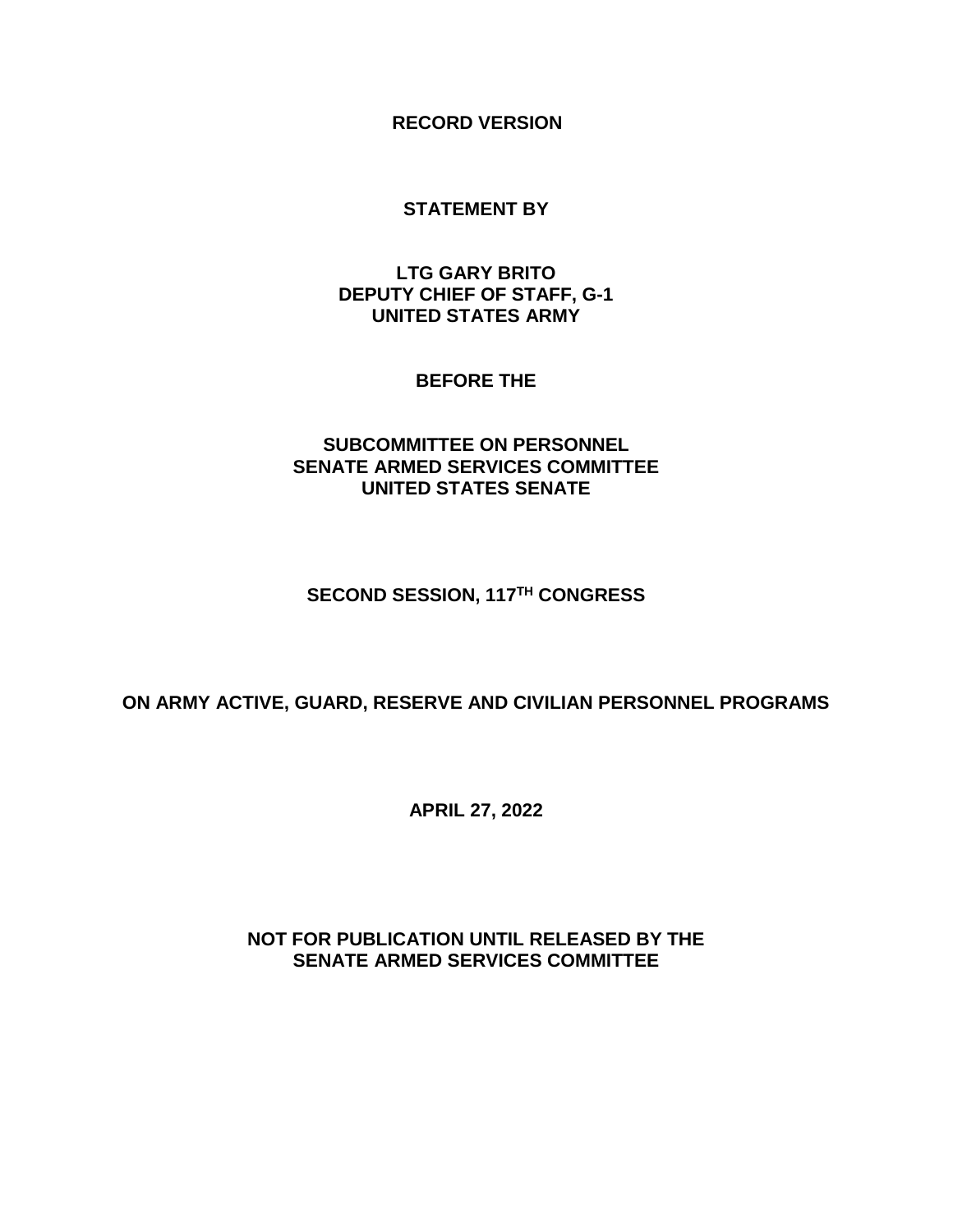Chairwoman Gillibrand, Ranking Member Tillis, distinguished members of this Committee, thank you for the opportunity to appear before you on behalf of the men and women of the United States Army.

The Army's number one priority is our people—our soldiers, Army civilians, families, and veteran Soldiers for Life—and their contribution to combat readiness. All of the Army's personnel programs and initiatives are focused on taking care of our people. Every individual can serve honorably and advance professionally, within a culture that promotes cohesiveness, dignity and respect, within a safe environment for those serving and their families. There is no better investment to ensure the readiness of the Army. We continue to focus on the Army People Strategy's mission and vision to acquire, develop, employ, and retain the diversity of soldier and civilian talent needed to achieve Total Army readiness.

### **Taking Care of Our People**

For the Army, "People First" means we develop and implement programs designed to keep our people safe and provide them with the quality of life they deserve. It also means we foster positive command climates and a culture that values trust, diversity, and inclusion, and that we work to reduce harmful behaviors in our ranks.

### The People First Task Force

The People First Task Force (PFTF) continues to assess organizational culture through the employment of the Cohesion Assessment Team (CAT) in order to further build disciplined, cohesive, lethal, and fit teams at brigade and below level. To date, the CAT has conducted five active duty unit assessments and an additional two survey-only assessments. This intensive in-person assessment team analyzes existing Army metrics, digital survey results, focus groups, extensive leader interviews and observations in order to provide leaders actionable results that empower them to operationalize People First within their formation. On March 9th, the Under Secretary of the Army made the decision to institutionalize the capability for the Army and assigned it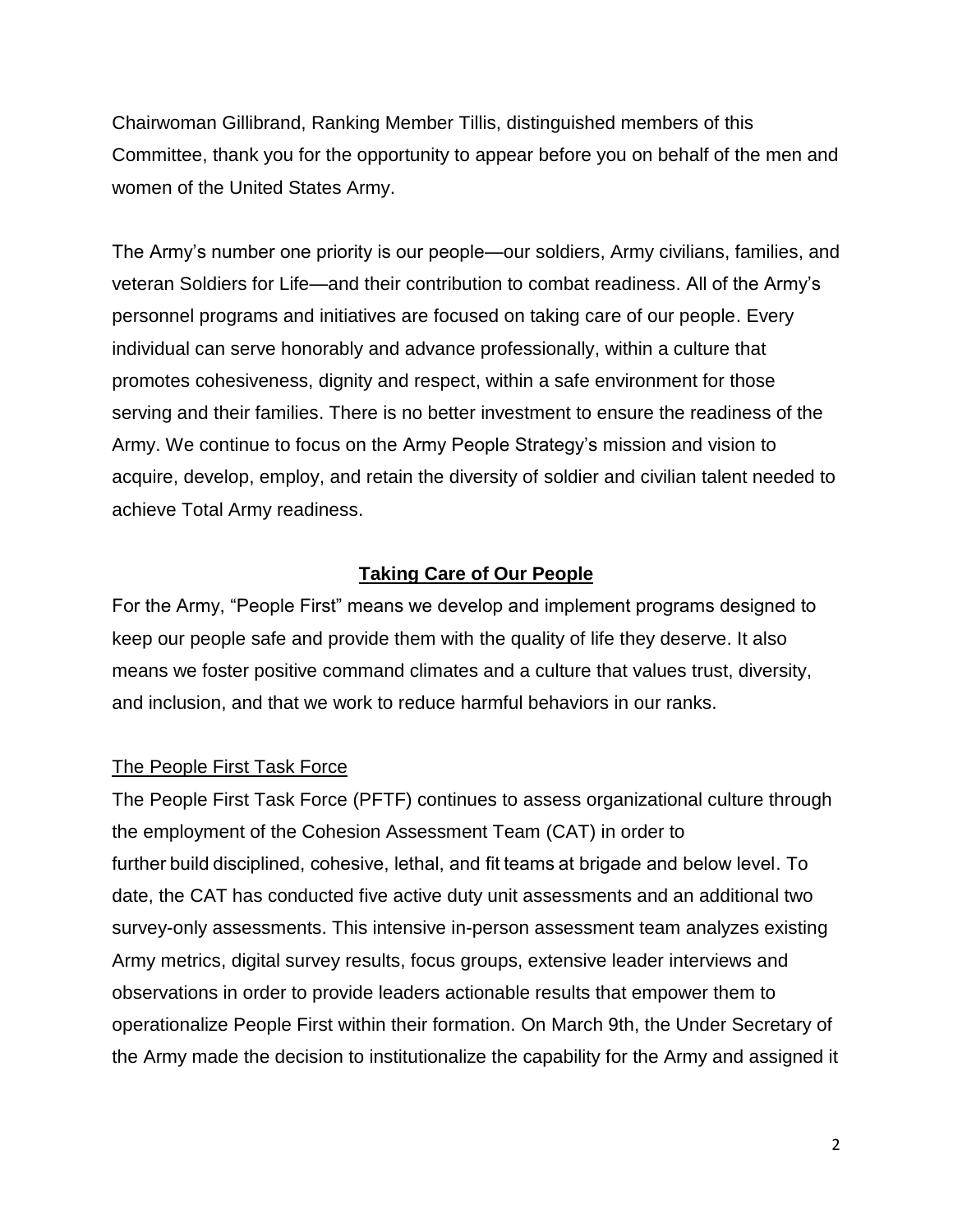within the Training and Doctrine Command. This move enables the Army to capture lessons learned and incorporate them into our leadership doctrine.

### Equity and Inclusion Efforts

The Army continues to advance the Diversity, Equity and Inclusion Annex to the Army People Strategy, which includes five goals, 25 objectives, and 126 action tasks that serve as the core of the Army's Project Inclusion initiatives and fulfill the Fiscal Year (FY) 2020 National Defense Authorization Act (NDAA), section 529 mandate for the military services to develop a diversity and inclusion strategic plan. The Annex's five goals center on Leader Commitment, Talent Management, Organizational Structure, Training and Education, and Equitable and Inclusive Environment.

One of the Army's major initiatives is the *Your Voice Matters* listening sessions where the Army sends diversity and inclusion professionals to installations to discuss race, racism, diversity and inclusion, and their impact on the force. As of March 28, 2022, the Army has conducted 204 listening sessions at 28 different locations, reaching more than 10,000 soldiers and Army civilians.

In accordance with Executive Order 14035, the Army Outreach and Engagement Strategy and Plan ensures viable collaboration and partnership with National Special Emphasis and Affinity Groups that represent underserved communities for access and opportunity in employment, training, professional development, recruitment and military service. Annually, the Army has partnered with several Non-Federal Agencies and has recently renewed its relationship with the League of United Latin American Citizens. This relationship similar to other groups will create opportunities for the Army to provide access and reach an important cohort of talent. These affinity groups are the foundation by which the Army will attain diversity and inclusion.

The Army has also infused diversity, equity, and inclusion training into Army Professional Military Education (PME). The Army's Training and Doctrine Command has updated Military Equal Opportunity training to include diversity, equity, and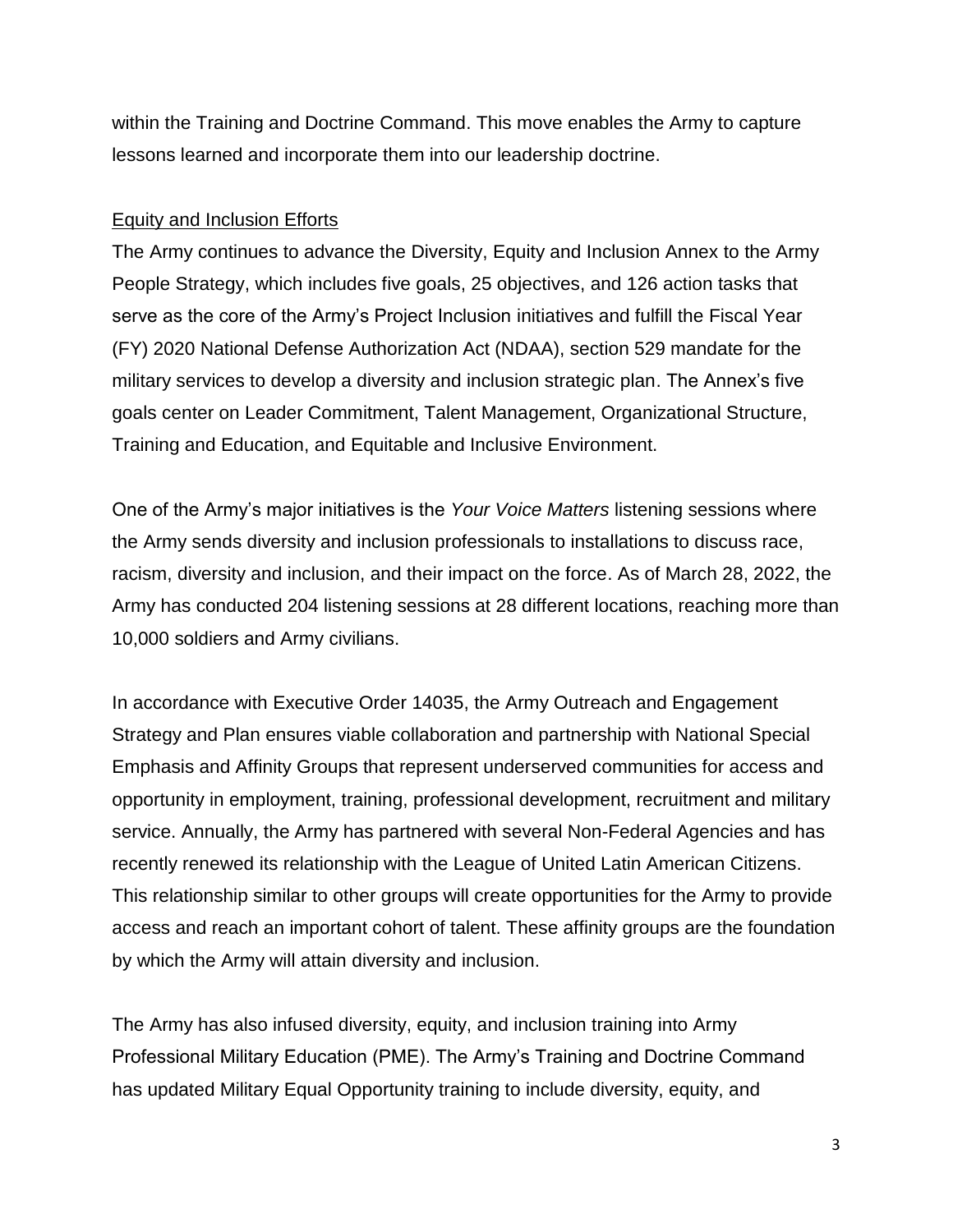inclusion, and the Secretary of the Army and the Chief of Staff of the Army signed the Officer Diversity Plan on January 7, 2021. Plans for our enlisted, warrant officer, and civilian cohorts will be available by the end of FY 2022. These plans are designed to help the Army attract, acquire, develop, employ, and retain the diverse talent it needs to fight and win our Nation's wars. The Army has also assigned a Senior Diversity Advisor to the Secretary of the Army, in compliance with FY 2021 NDAA, section 913.

### Quality of Life Programs

The Army remains committed to providing quality of life programs that support readiness by providing a positive experience for soldiers and families, to include: safe, well-maintained family and unaccompanied housing; quality, affordable childcare, and youth services programs; and meaningful employment and educational opportunities for spouses.

The Army continues to execute the Housing Campaign Plan to shape policies, processes, and procedures at every echelon. Based on our work with the Military Housing Privatization Initiative (MHPI) companies that own and operate Army's privatized housing projects, we have fully implemented all 18 Tenant rights at our 44 Army installations with privatized housing, consistent with section 2890 of title 10, United States Code, and the revised MHPI Tenant Bill of Rights that the Department issued on August 1, 2021. Our progress implementing the Tenant Bill of Rights represents a foundational step in the Army's ongoing efforts to rebuilt trust and ensure a positive living experience for military members and their families, and increases their negotiating power with the MHPI companies. We expect to release the final results of the FY 2022 Tenant Satisfaction Survey for Army's privatized housing and government family housing units by early May 2022, which will help inform plans for near-term and future improvements to housing, and be considered as part of the performance criteria for the MHPI companies.

The Army has completed a pilot third-party inspection of 90 percent (1,879) of Fort Belvoir's 2,078 privatized family homes. At least one maintenance requirement was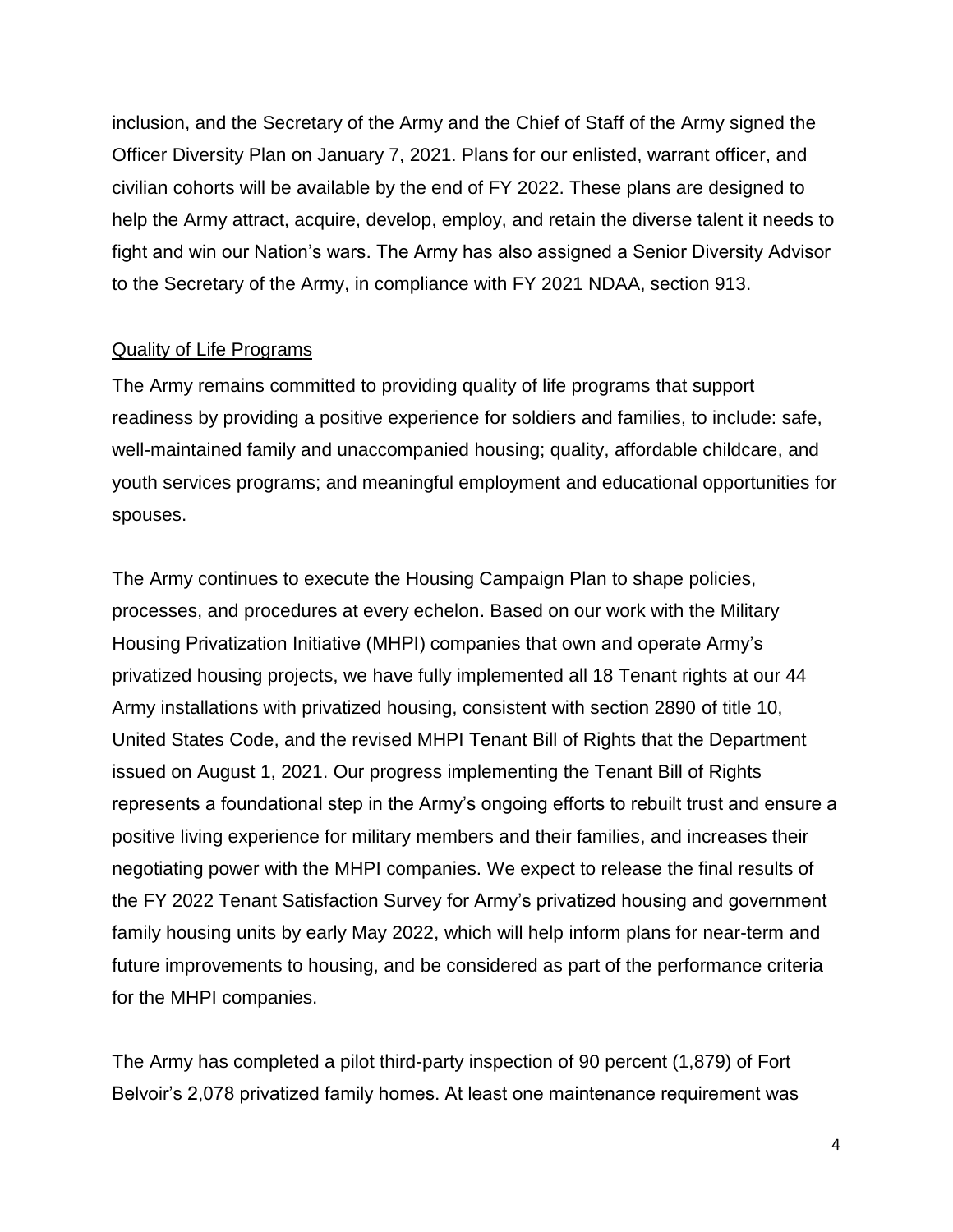identified in 92.7% of homes inspected. The results of this pilot inspection helped inform the Department of Defense (DoD) Uniform Housing Standard and inspection requirement that was issued in January 2021. We also have implemented a Housing Environmental Hazard Response Registry for military members and their families living in privatized or government-owned or leased housing, with 507 families registered as of 31 March 2022. This count is for the Army and sister Services. In addition, the Army has hired 114 additional government personnel to provide increased quality assurance oversight of our privatized and government-owned housing and serve as resident advocates. We are currently conducting a manpower study with an estimated completion date for end of 3rd Quarter, FY 2022 to assess and determine Army housing personnel requirements and ensure correct authorizations are determined. Further, in FY 2022, the Army implemented the Housing Certificate Program for 900 housing professionals to create a highly-skilled, multi-dimensional workforce recognized as housing management experts by the people they serve and within the housing industry at large.

Child development center projects are a quality of life investment priority. We appreciate Congress funding three child development centers in FY 2021 (in Hawaii and Alaska) and two centers in FY 2022 (in Kansas and Kentucky). We evaluated the additional need and locations for child care and are planning for seven child development center projects by FY 2027—a potential \$120 million investment. We are also making significant investment in facilities sustainment, restoration, and modernization to ensure child development center continuity of service. Additionally, we continue to invest in Army fee assistance to buy down the cost of off-post care when on-post care is unavailable or there is an extended wait for care. Child care staffing continues to be a challenge and we face tremendous competition with a public labor market, such as warehousing and fast food, offering higher wages and substantial recruitment benefits without the requirements related to providing child care. To help with recruitment and retention, we have increased compensation, are offering recruitment and retention bonuses adjusted for the cost of living, and are hosting enterprise-wide virtual hiring events.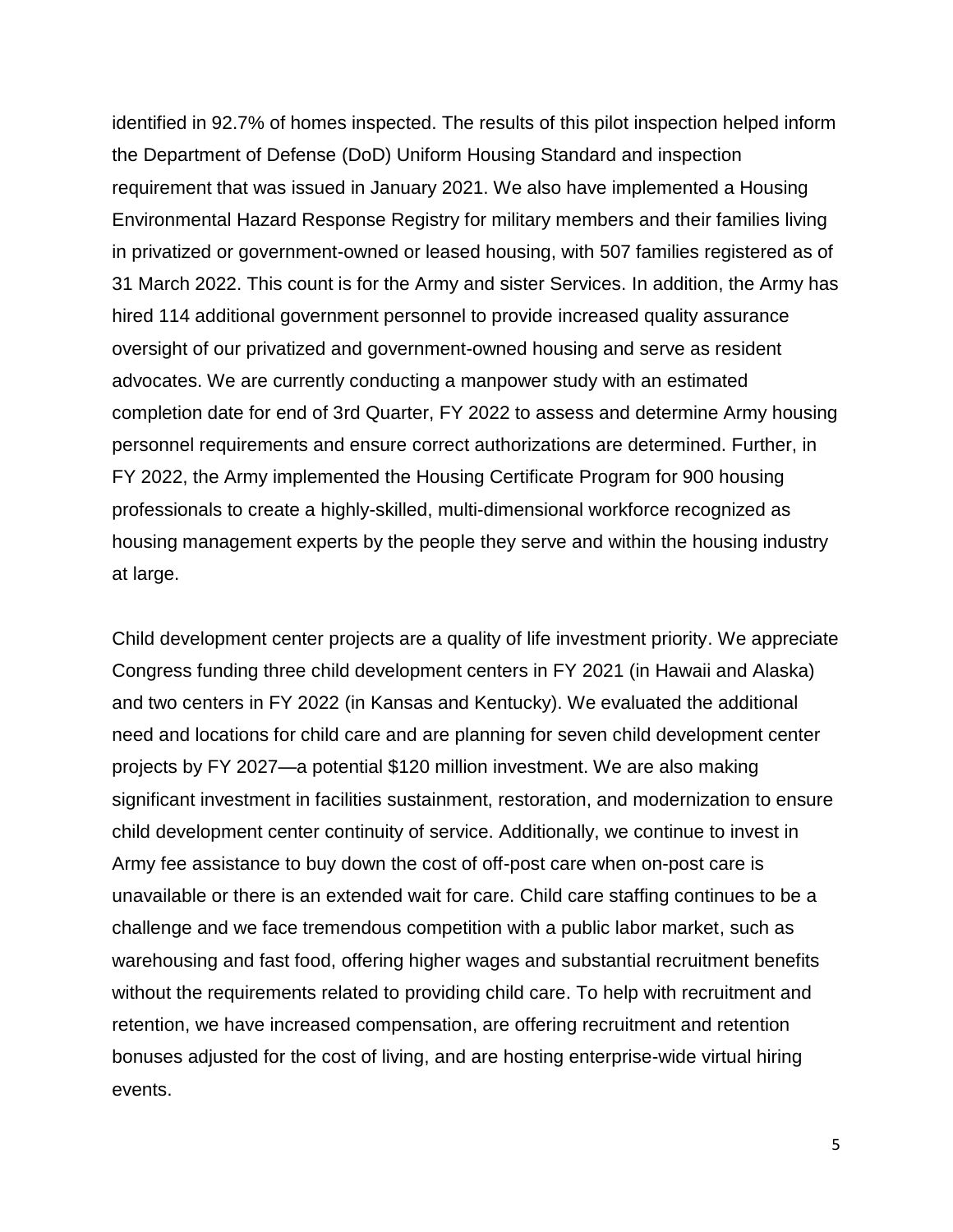There are more than 420,000 Army spouses who play an essential role in readiness and retention. When spouses are satisfied with their career, employment options, and overall quality of life, they are likely to support their soldier's continued service. We continue to strengthen efforts to support spouse employment including reimbursing up to \$1,000 for professional licensing and certification in a new state. More than 436 reimbursements have been paid since the inception of the program in May 2019, totaling more than \$177,000. We are also investing in the Employment Readiness Program to help spouses find and maintain employment by hiring 31 additional staff across Army installations. Finally, we continue to work with the DoD to improve state license reciprocity and professional license compacts.

#### Sexual Harassment/Assault Response and Prevention Program (SHARP)

The Army continues to prioritize the prevention and response to sexual harassment and assault. At the direction of the President, on February 26, 2021, the Secretary of Defense established the 90-Day Independent Review Commission (IRC) on Sexual Assault in the Military. The Commission conducted an independent, impartial assessment of the military's policies and programs to prevent and respond to sexual violence. The IRC made more than 80 recommendations across four lines of effort: accountability, prevention, climate and culture, and victim care and support. The DoD and the Army are using a tiered approach to implementation and many of the Tier 1 and Tier 2 recommendations are already ongoing or will begin this calendar year. Our initial focus will be to build on our existing foundations to improve training, leader development, and program infrastructure. Not only will these efforts transform the SHARP program, they will transform the Army.

Major undertakings include establishing a full-time prevention workforce; providing additional independence from the chain of command for Sexual Assault Response Coordinators (SARCs) and Victim Advocates; and eliminating most collateral duty SARCs and Victim Advocates. We will further professionalize, strengthen, and resource the SHARP workforce by establishing career development tracks, as well as improved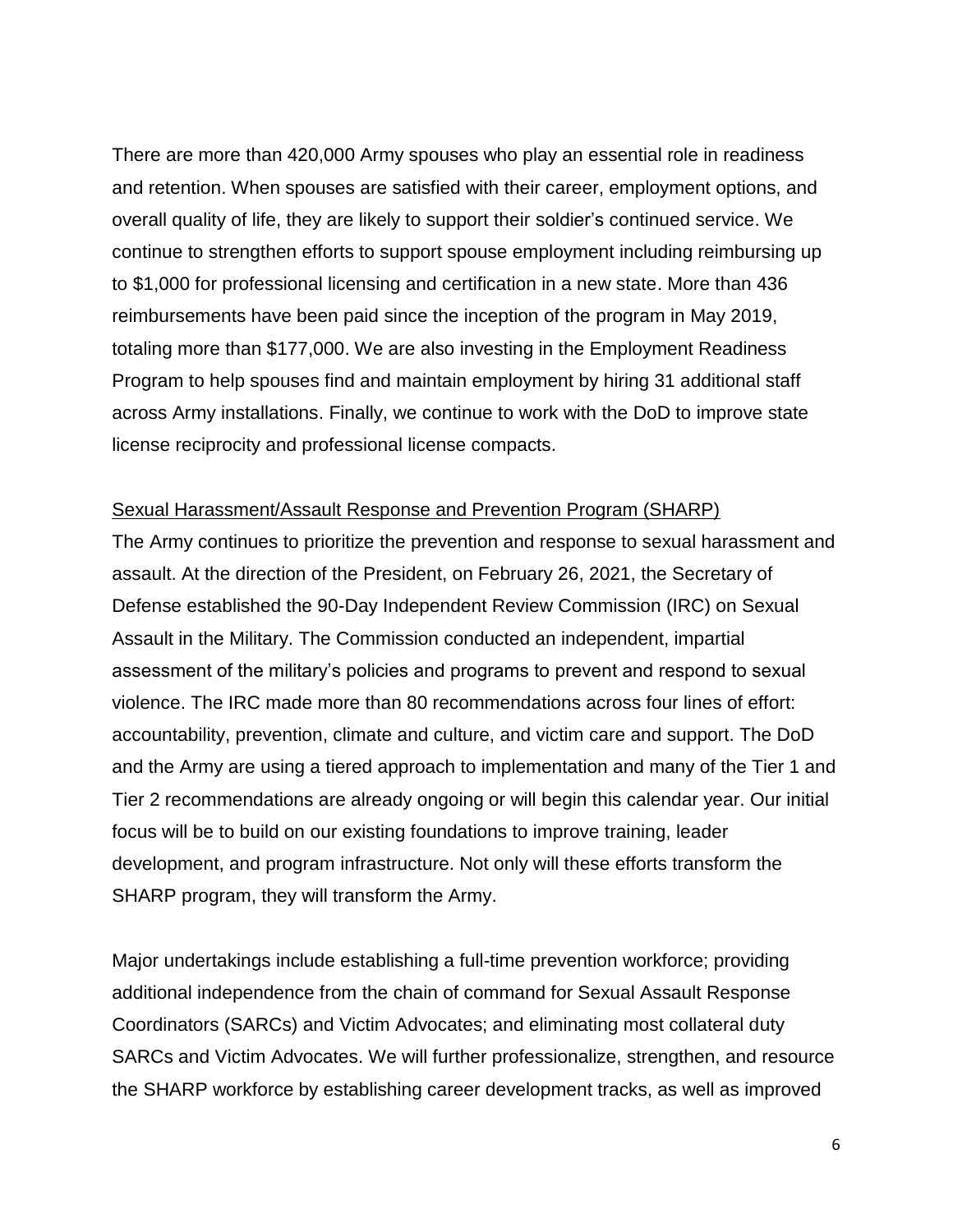training for culturally competent victim care for men, communities of color, LGBTQ+ soldiers, and religious minorities.

Several of the IRC recommendations align with current Army SHARP initiatives and programs. The Army already provides SARC and Victim Advocates services to victims of sexual harassment, which the IRC recommended be a practice extended across all Services. The Army is the only Service that has a SHARP Academy to train SHARP professionals and develop standardized training and curriculum materials to educate the force about sexual harassment and sexual assault within the context of our core values.

In addition to our efforts to thoughtfully work through the IRC recommendations to ensure effective execution and competent, compassionate victim-centric services, we have implemented several other changes to enhance our support to soldiers, Army civilians, and family members.

Building on these efforts, the Army is well under way to implementing the most significant change to military justice in 70 years, as directed in the FY 2022 NDAA, with the establishment of the new Office of Special Trial Counsel. This office, staffed by experienced criminal litigators and led by a general officer, will replace commanders as the disposition authority for all sexual assault, domestic violence, child abuse, homicide and related offenses. Complementing these efforts, the Army will establish a criminal litigation career model increasing our ability to grow, identify, and staff experienced criminal litigation positions in both the prosecution and defense.

#### New Prevention Initiatives

Findings from the IRC on Sexual Assault in the Military demonstrated a lack of true primary prevention capability within the DoD. In accordance with the IRC recommendations, the Services are required to determine the full-time prevention workforce needed to ensure a dedicated primary prevention capability. To prevent harmful behaviors, the Army is focusing on upstream approaches, such as bolstering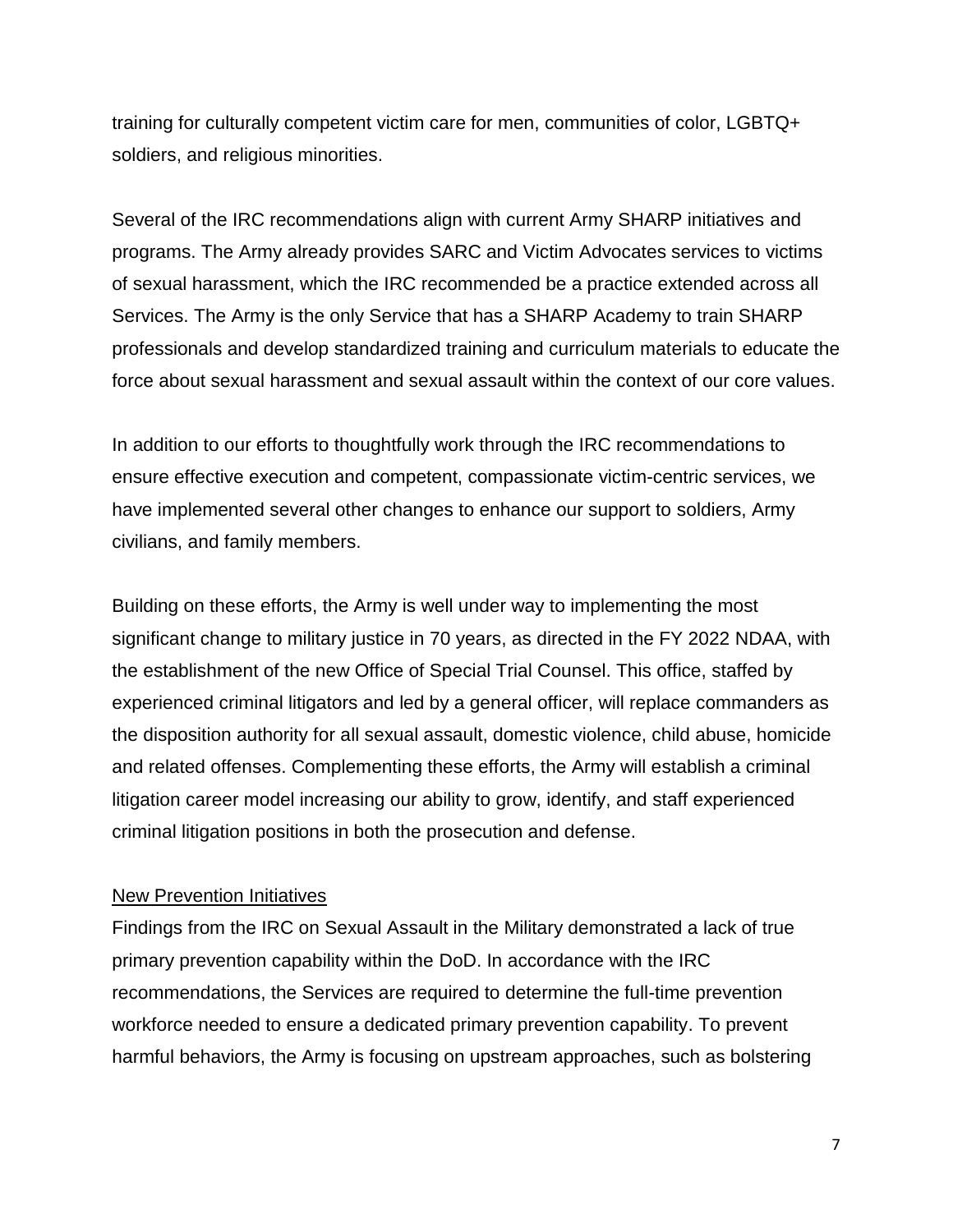the social determinants of health and cultivating protective environments, while connecting individuals with appropriate Army resources and services.

In accordance with DoD guidance, a dedicated Integrated Prevention Workforce will implement and evaluate evidence-based primary prevention activities across the socioecological model. Using research from academia and industry, we intend to establish an ongoing, iterative process to seek input from internal and external prevention experts on the Army's prevention system and activities.

The DoD released the report on the findings of the Army's participation in the Secretary of Defense's On-Site Installation Evaluation (OSIE) initiative visits on March 31, 2022. The OSIE visits were conducted from June 2021-Janurary 2022. The visits were a part of a pilot of new evaluation process and metrics to improve prevention efforts.

The OSIE evaluation process is designed to impart a better understanding of both risk and protective factors on the ground, such as command climate. Army units selected for the DoD OSIE evaluation included: Joint Base Elmendorf-Richardson; Ft. Bliss; Ft. Polk; Germany (various locations); and Fraser, Michigan (U.S. Army Reserve (USAR)). The units were selected for site visits based on their policy compliance self-assessments, Defense Organizational Climate Survey results, and the ability to effectively address risk for sexual assault, harassment, suicide, and other harmful behaviors.

The report generally found compliance with sexual assault and sexual harassment reporting and response requirements, but identified gaps for some units in prevention capabilities at the ground level to include elevated protective or risk factors for each unit evaluated. As a result, U.S. Army Garrison Ansbach, Germany; Fort Polk, Louisiana; and U.S. Army Garrison Rheinland-Pfalz, Germany, were identified as installations with the highest risk factors.

To address issues identified from the report, senior commanders at each installation are formulating action plans, to include prevention training, tailored for their locations.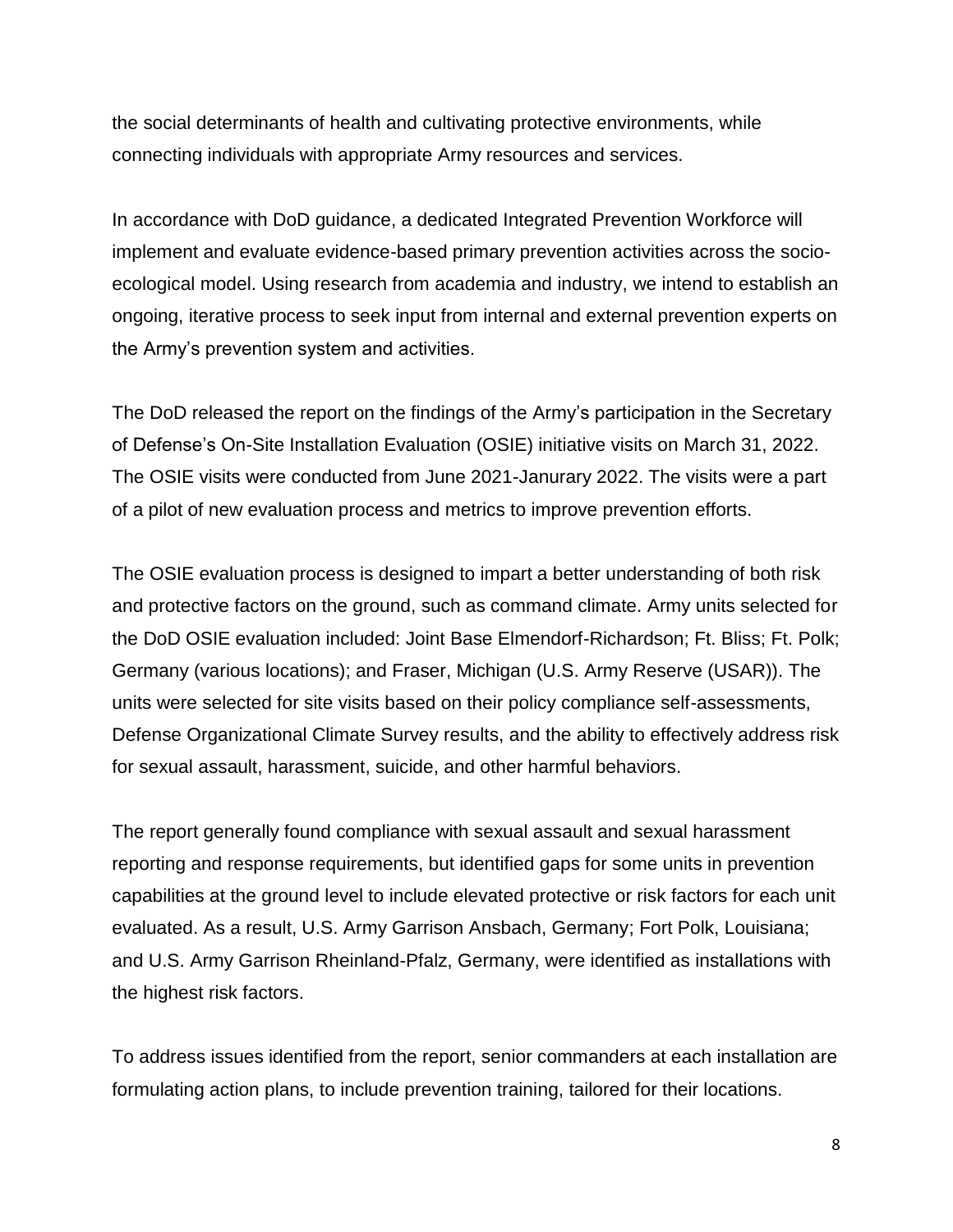Additionally, the Office of the Secretary of Defense has recommended follow-up site visits for U.S. Army Garrison Germany locations to assess implementation of recommendations from the OSIE site visits. Future OSIE reports will be released on a biennial basis.

In addition, the Secretary of the Army published a directive that requires all Army leaders at the squad level and above—to include Army civilians—to receive additional training on newly-published DoD policies and other information they need to know to effectively execute their responsibilities with regard to the SHARP Program. The Army SHARP Academy also revised the Army's SHARP Annual Refresher Training to better enable unit leaders to deliver the training in small groups. The Academy is currently revising the Basic Leader's Course SHARP lesson to include new prevention-focused content. In this way, we enable soldiers' first-line leaders to help our youngest at-risk soldiers. The completed lesson is projected for release in 3rd Quarter, FY 2022.

#### Ready and Resilient Program

The Army's Ready and Resilient, or R2, program provides training and education resources to soldiers, family members, and Army civilians through the Army's 32 R2 Performance Centers.

Through the R2 program, we establish the foundation for individuals to build and sustain personal readiness and resilience. Resilience is a key element in the Army's primary prevention efforts as military and civilian studies show it is a protective factor against harmful behaviors.

In addition to the numerous resilience-focused offerings through our 32 Ready and Resilient Performance Centers (R2PCs) across the Army, we have conducted multiple pilots of mindfulness training to examine the effects of mindfulness practice for soldiers, teams, and spouses. We are developing mindfulness curriculum and implementation plans to ensure this impactful practice is available to unit commanders and soldiers throughout our Total Army. Our vision is for mindfulness to not only be a stand-alone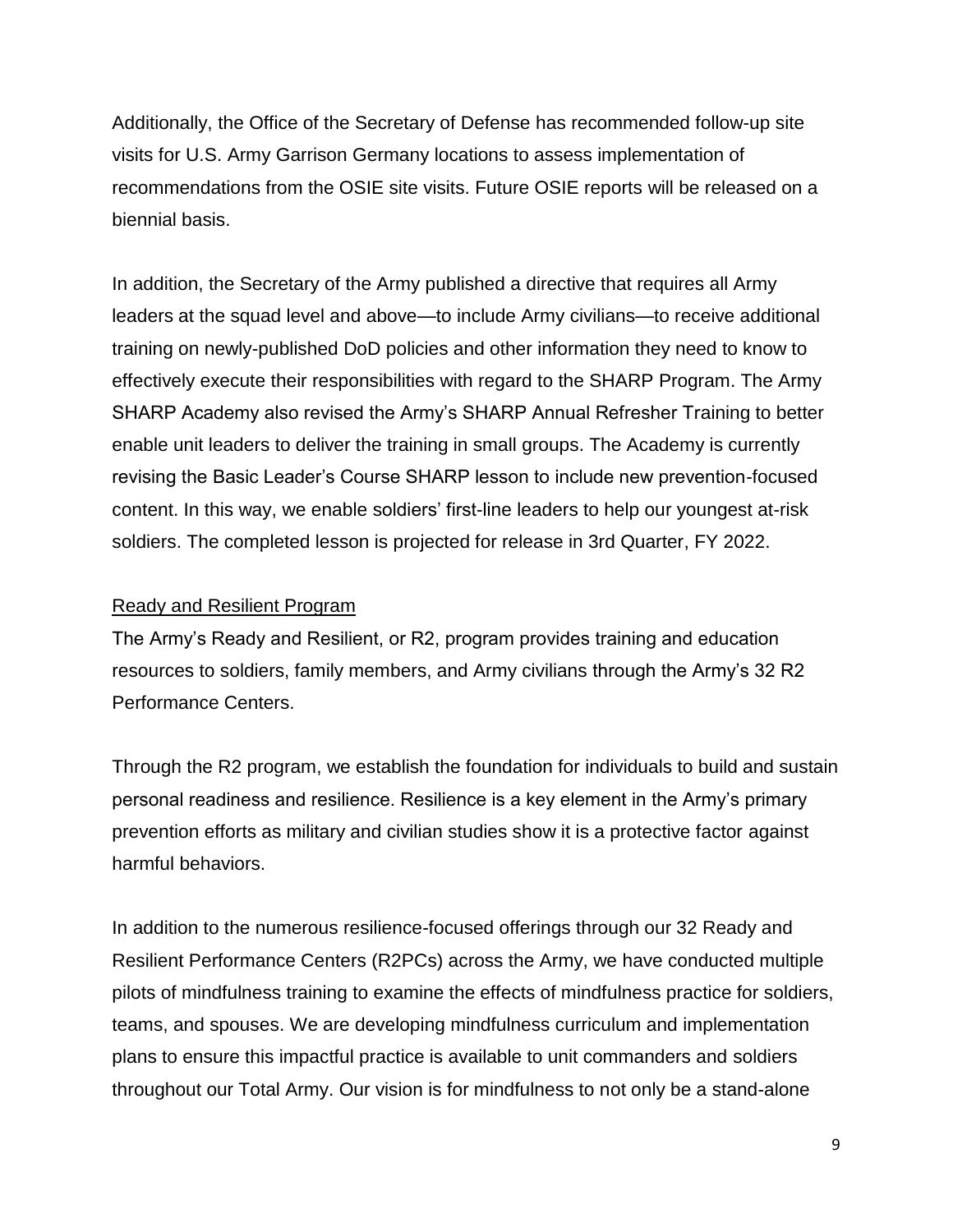practice, but also integrated into our current portfolio of resilience skills. Along these lines, we intend to embed the training and education into the existing structure provided by the R2PCs. We will further operationalize mindfulness through integration into PME.

We continue to enhance leader visibility of their soldiers by expanding access to the Commander's Risk Reduction Toolkit (CRRT). The toolkit is a web-based application, populated from 26 authoritative data sources and displays up to 40 risk factors to give Command Teams a consolidated history of each soldier's personal information and potential risk. Only Battalion Commanders, Command Sergeants Major, Company Commanders, and First Sergeants are able to view individual soldier risk related to Personal Identifying Information and limited Protected Health Information. This tool provides leaders with a common operating picture consisting of high-risk event trends with relationship to operational events. During the past year, we completed fielding CRRT to the Active Component (AC) and USAR, and began rolling out the capability to the Army National Guard (ARNG).

#### Suicide

Despite our increased focus on suicide prevention through clinical and non-clinical initiatives, we have yet to see the results we hoped for with regard to preventing these tragic deaths. During the past year, we continued to experience record high deaths by suicide. However, we remain undaunted in our efforts to enhance leader engagement, training, and awareness to mitigate stressors that may lead someone to choose suicide.

In addition to our efforts to strengthen resilience, enhance leader visibility, and improve our prevention and intervention capabilities, we initiated a Vice Chief of Staff of the Army-led chain teach to Army Commands in 1st Quarter, FY 2022. This initiative is designed to introduce the field to our new public health approach to prevention of suicide while ensuring consistent implementation across the force, down to the Army's most junior leaders.

We have also revamped our suicide prevention training, Ask, Care, Escort (ACE). The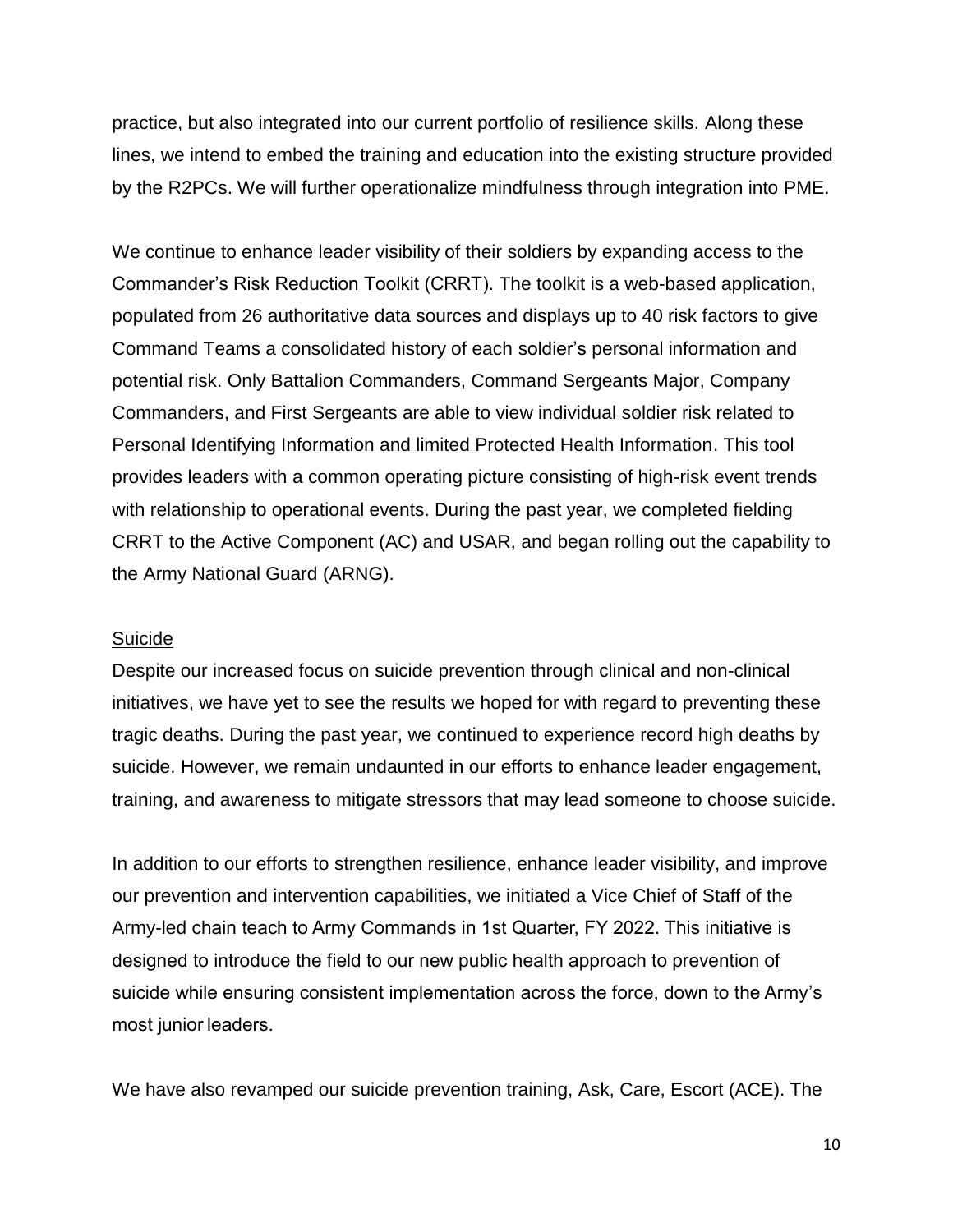curriculum now aligns with DoD Instruction 6490.16 and continues to support the promotion of suicide prevention and intervention concepts and practices intended to reduce stigma, increase awareness, and facilitate help-seeking behaviors.

In addition, another tool to help leaders better "see" their soldiers—the Behavioral Health (BH) Pulse Tool—was fielded in 2021 to provide leaders with visibility of a variety of BH problems, BH utilization, command climate, social relationships, and risky behaviors. Developed at the Walter Reed Army Institute of Research, in conjunction with psychiatrists from the Office of the Surgeon General, BH Pulse is a key tool in our efforts to prevent harmful behaviors and enhance well-being. Also, the Behavioral Health Readiness and Suicide Risk Reduction Review (R4) Tool is being fielded in April. The R4 tool provides leaders with practical knowledge for communicating with soldiers on suicide prevention.

The Army, as well as the DoD, remains committed to understanding and addressing factors that contribute to suicide. On March 22, 2022, the Secretary of Defense ordered the creation of an independent panel to review suicides in the military in accordance with the FY 2022 NDAA, section 738. Per the Secretary of Defense's direction, the Suicide Prevention and Response Independent Review Committee (SPRIRC), will review relevant suicide prevention and response activities, immediate actions underway on sexual assault, and the IRC recommendations on sexual assault in the military. The intent is to ensure SPRIRC recommendations are synchronized and support ongoing sexual assault prevention activities and capabilities.

The SPRIRC will visit nine bases, interview soldiers and officials there, and conduct a confidential survey. Army bases included in the review are Fort Wainwright and Joint Base Elmendorf-Richardson, Alaska; Camp Humphreys, Korea; and Fort Campbell, Kentucky. The SPRIRC's work is scheduled to begin in May, and the Committee will file an initial report to the Secretary of Defense by December 20, 2022. Findings and recommendations will be provided to Congress by February 18, 2023.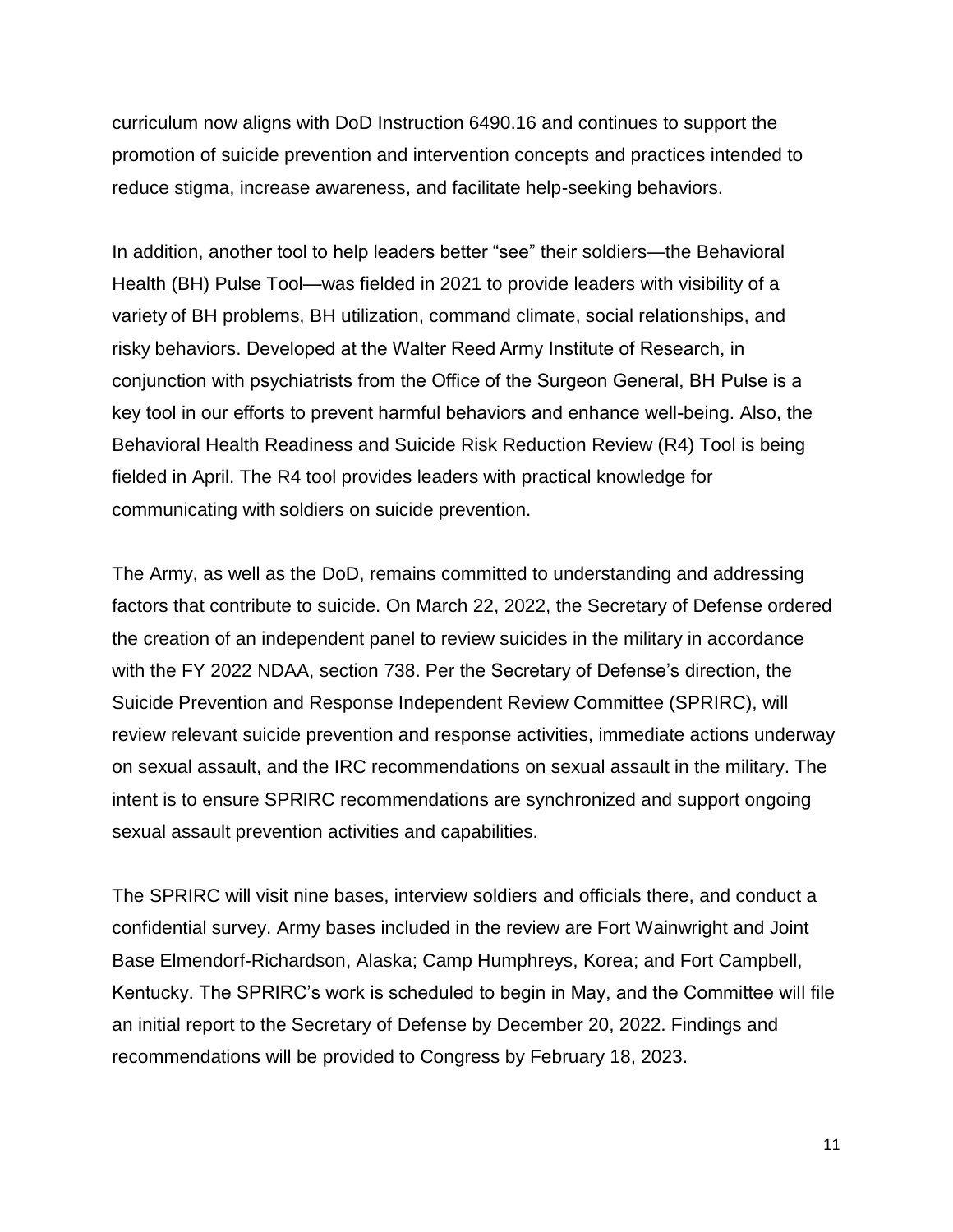## Alcohol and other Substance Use

The Army continues to address the misuse of alcohol and other substances that often serve as a facilitator to harmful behaviors. We continue to employ a multidisciplinary, holistic prevention approach to reduce substance use for our most at-risk population junior enlisted males with co-occurring psychological or physical conditions. Also, we have developed a new awareness campaign: "Let's Talk: I'm Listening" that's scheduled for fielding later this year. The campaign emphasizes the importance of leader engagement and unit cohesion in identifying and supporting those who may be at risk of binge drinking or self-medicating through alcohol and prescribed or illicit drugs.

### COVID-19

As the Army continues to operate on a global scale in a persistent COVID environment, our focus remains the readiness and well-being of our soldiers, civilians, contractors, and their family members. Leaders at all levels of command remain vigilant, as COVID remains a risk to the force. We continue to educate our personnel on the criticality of our vaccination program, and enforce the Centers for Disease Control and Prevention and DoD force health protection measures to ensure we are ready and able to execute any mission. Currently, 97% of the AC is either fully vaccinated or have received at least one shot. The ARNG and USAR vaccination deadline is June 30th, and currently sit at 79% and 87% respectively.

### Transition Assistance Program

It is in the Army's and our Nation's best interest to ensure soldiers transition successfully back into our communities after their military service. All soldiers are required to begin the transition process no later than 365 days before the date of their anticipated transition from active duty. The Transition Assistance Program (TAP) remains available to all veterans for six months after transition, and to all retirees for life.

According to data from the Department of Labor, in FY 2021, the unemployment rate for all veterans decreased 1% from the FY 2020 high due to COVID-19. As a result of the Army TAP, the unemployment rate for recently transitioned veterans was 0.9% lower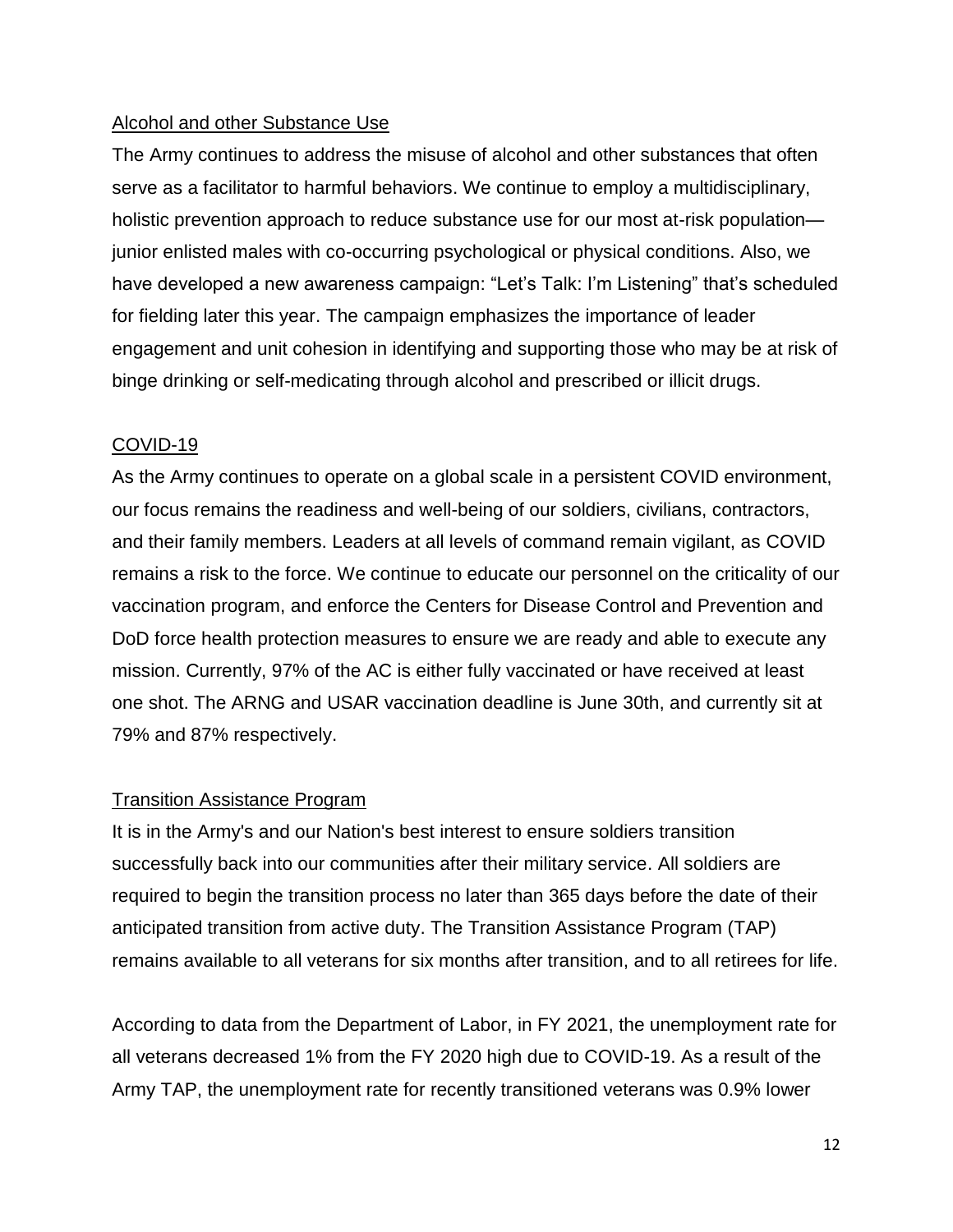than the national and non-veteran rates. Army TAP efforts, combined with the Nation's low veteran unemployment rate, have reduced the Army's annual unemployment reimbursement costs from a high of \$514.6 million in FY2011 to \$112.7 million in FY 2021—a 78.1% decrease.

As part of the Transition Assistance Program Career Skills Program (CSP), soldiers have the opportunity to take part in first-class apprenticeships, on-the-job training, employment skills training, and internships. During FY 2021, 6,083 soldiers successfully completed a CSP, and 5,463 (90%) were placed into careers following their CSP training, despite a pandemic that moved most CSP training for the Army to an online or virtual platform.

#### Soldier for Life

The Army's Soldier for Life program continues to focus its efforts on influencing policies, programs, and services that support soldiers, veterans, and their families, while also conducting community outreach throughout the country. The program has maintained a consistent presence with Veteran Service Organizations and Non-Profits during the pandemic, with increasing engagements in FY 2022, now that organizations have started to welcome in-person presentations and visits. Furthermore, the Soldier for Life team has focused on supporting military spouse employment initiatives. By collaborating with the Department of Veterans Affairs (VA) and Department of Labor, Soldier for Life is taking steps to help ensure states are aware of inbound transitioning military personnel and their families prior to their arrival in their new community. Ensuring that each state has advanced notice of each inbound soldier and their needs is critical to a successful transition. In addition, Soldier for Life has also taken steps to provide support to transitioning soldiers by informing them of the opportunity to be assigned sponsors, through a VA non-profit partner, in the communities in which they plan to reside after service. These sponsors are trained and certified by the VA and can help guide all soldiers, but especially the most junior, through the challenges associated with transitioning to civilian life.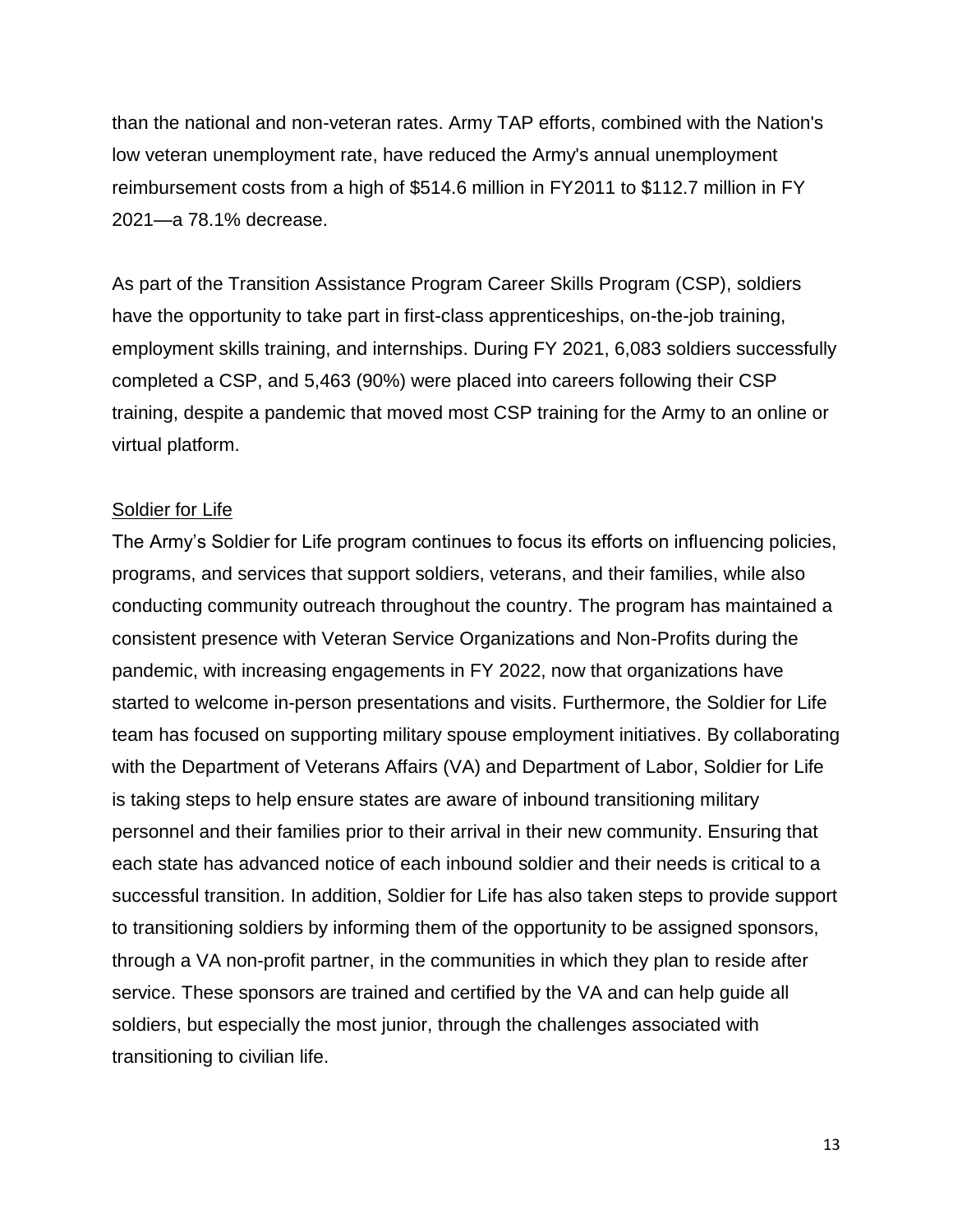### **The People of the Army**

The men and women who serve in uniform and as Army civilians represent the best of our great country. We rely on their skills, commitment, and character to accomplish the Army's mission to fight and win our Nation's wars.

#### The Diversity of the Force

Over the last 14 years, the Army's Enlisted Force has become racially and ethnically more diverse, with Hispanic soldiers accounting for the biggest increase in minority representation. The Combat Arms Outreach program is a targeted effort to attract and commission a diverse officer talent pool reflective of the Nation we serve and the soldiers it leads. Combat Arms Outreach Engagement Teams will consist of diverse company grade and field grade officers from Combat Arms branches. Teams will conduct engagements at ROTC programs to encourage cadets to join Combat Arms branches.

For the Total Force Army, White, non-Hispanic representation in the Enlisted Force has decreased from 60% in 2007 to 51% in 2021. Meanwhile, Hispanic representation has increased from 11.7% to 18.7% over the same period. Asian and Pacific Islanders have also increased as a share of the Enlisted Force from 4% in 2007 to 6.3% in 2021. Female representation in the Enlisted Force has increased slightly over the last 14 years. In 2007, 13.4% of enlisted soldiers were women, whereas today, 14.8% of enlisted soldiers are women. The Army is finalizing its Enlisted Diversity Plan, which contains initiatives to address recruiting, developing, and retaining the diverse talent it needs to address sub-population underrepresentation.

Over the last 14 years, the Officer Corps has also become racially and ethnically more diverse, with Hispanics and Asians accounting for the biggest increase in minority representation. White, non-Hispanic representation in the Officer Corps has decreased from 74% in 2007 to 70% in 2021. Meanwhile, Hispanic and Asian representation has increased from 5% to 8% over the same period. Non-Hispanic Blacks have declined slightly as a share of the Officer Corps from 12% in 2007 to 11% in 2021. There has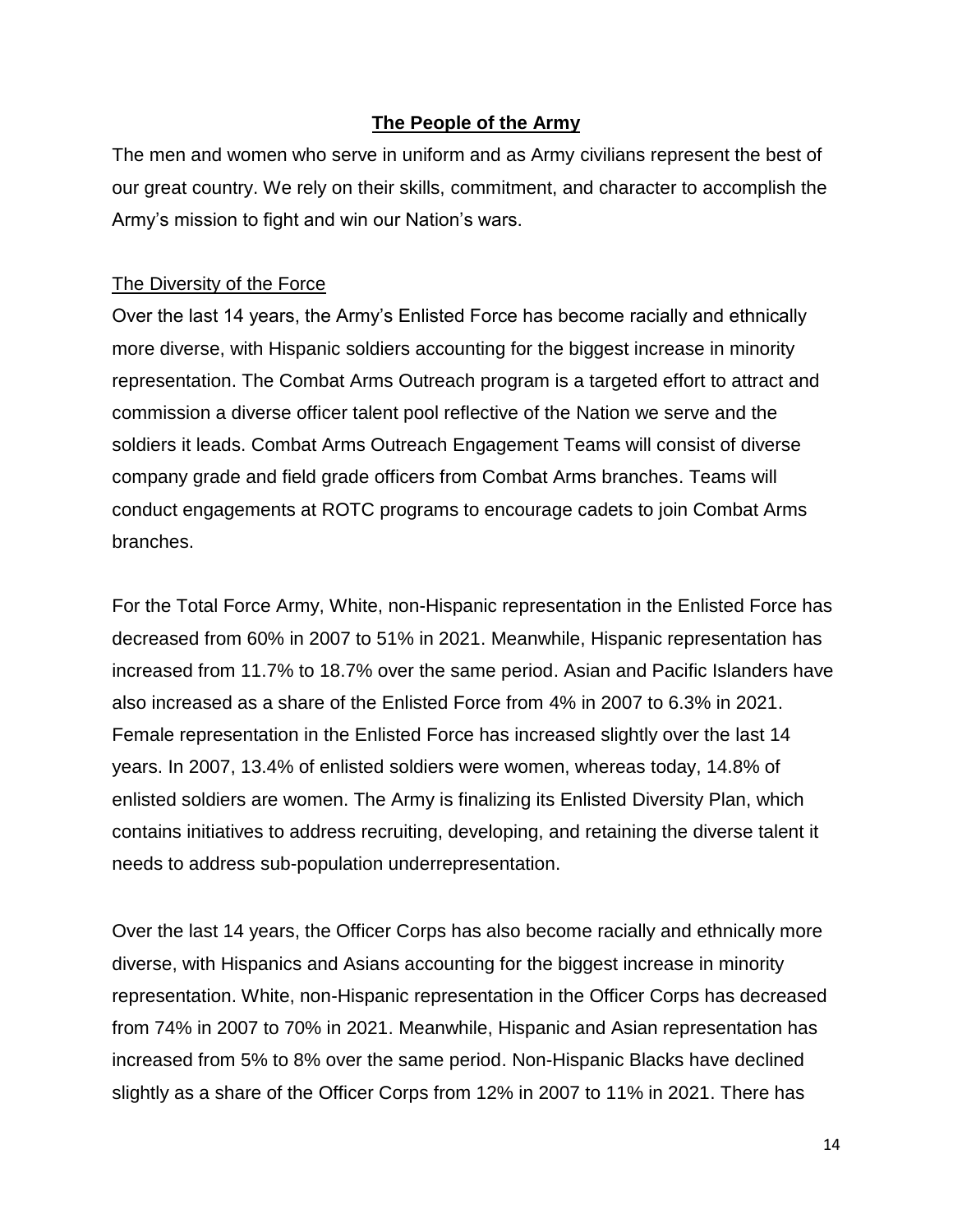also been an increase in females in the Officer Corps over the last 14 years. In 2007, 16.7% officers were women, whereas today, 19.8% of officers are women. In January 2021, the Army published its Expanding Diversity in the Officer Corps Plan, which included 25 initiatives to address diversity shortfalls in the Army Officer Corps.

#### Women in the Army

In 2011, 15.6% of soldiers in the Total Army were women. Today, 18.3% of soldiers are women. In addition to comprising an increased share of the Total Force, women continue to integrate into infantry, armor, and field artillery military occupational specialties at the Brigade Combat Team (BCT) level. As of the end of February 2022, 1,172 females were serving in infantry or armor roles within BCTs. BCT gender integration has progressed steadily, with all 31 BCTs integrated as of November 2021. The Army integrated its BCTs by cohort to ensure female soldiers arrive at a unit with at least one same-gendered battle buddy. Eight BCTs already have more than 50 female infantry and armor soldiers, and 20 BCTs have a dozen or more female infantry or armor soldiers. The Army will continue to address female recruitment and accession challenges to provide women multiple reasons to choose to serve in the Army. For example, a newly published directive mitigates two of the top reported causes of female soldier attrition: pregnancy and parenthood. This forward-leaning policy addressing multiple issues encountered by soldiers when growing their families, such as fertility treatments, postpartum body composition, and pregnancy loss, invests in the wellness and retention of all Army soldiers by normalizing parenthood for both mothers and fathers across the force.

#### Army Civilians

Comprising approximately 23% of the Total Force, over 287,000 Army civilians form the institutional backbone of the Army and are an integral part of the Army enterprise, providing mission-essential support to soldiers around the world. Civilians serve in more than 500 unique job series in technical, medical, engineering, science, logistics, finance, and administrative disciplines.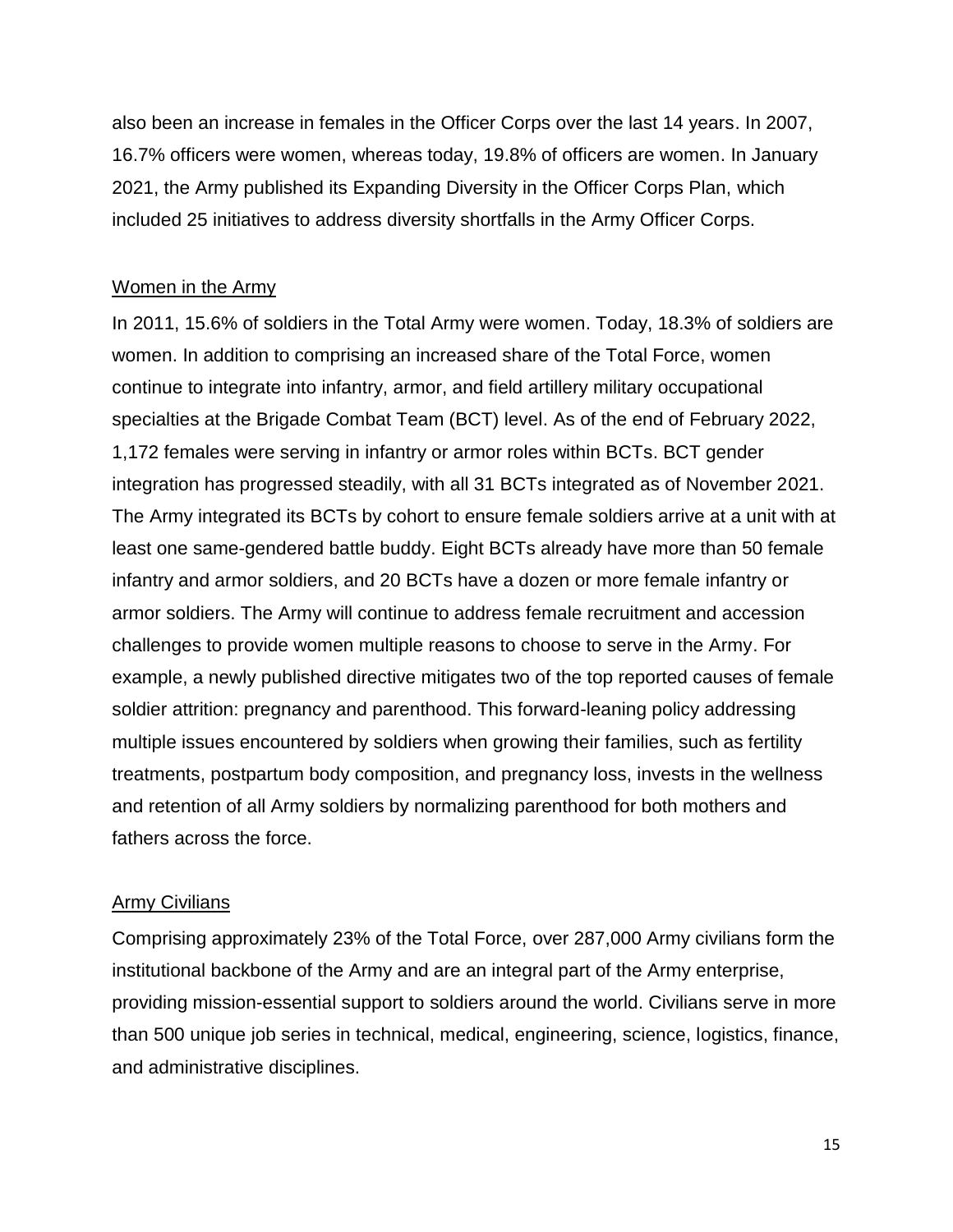In FY 2021, the Army civilian workforce greatly exceeded or mirrored the U.S. labor force in representation of individuals with disabilities and veterans, but had a lower proportion of female representation. The Army also lagged behind the U.S. workforce in median age, meaning that Army civilian ranks have a higher proportion of older employees than the overall working U.S. population.

## **Personnel Modernization**

The foundation of Army Readiness is Personnel Readiness. Programs, policies, innovations, and management models are transforming the Army's Personnel Systems to meet future needs. These changes will provide our soldiers and civilians with more opportunities to excel; give our Army the enduring advantage of a transparent, data rich personnel environment; and improve our ability to compete for and retain talent.

## The Integrated Personnel and Pay System – Army (IPPS-A)

The Integrated Personnel and Pay System – Army (IPPS-A) is the new, web-based personnel and pay system moving the Army towards 21st century data management at the enterprise level. Building on strong foundational priorities of people, modernization, and readiness, it delivers a secure, comprehensive, and data-rich Human Resources (HR) talent management system to the Total Force.

More than two years ago, the ARNG became the first component to implement IPPS-A, integrating modern personnel management and data analytics capabilities across all 54 states and territories. With the deployment of Release 3 by the end of 2022, all three components will begin to execute personnel, pay, and talent management functions in IPPS-A seamlessly across the Total Force. IPPS-A embraces emerging technologies and aligns with the Army's efforts to build a more effective and efficient force. With Release 3, the Army will achieve HR data cleanliness, clearly define authoritative data sources and services, and facilitate the decommissioning of numerous legacy HR applications and systems. These are all necessary for creating a data-rich environment as we continue to set the conditions for migrating all HR systems to a future cloud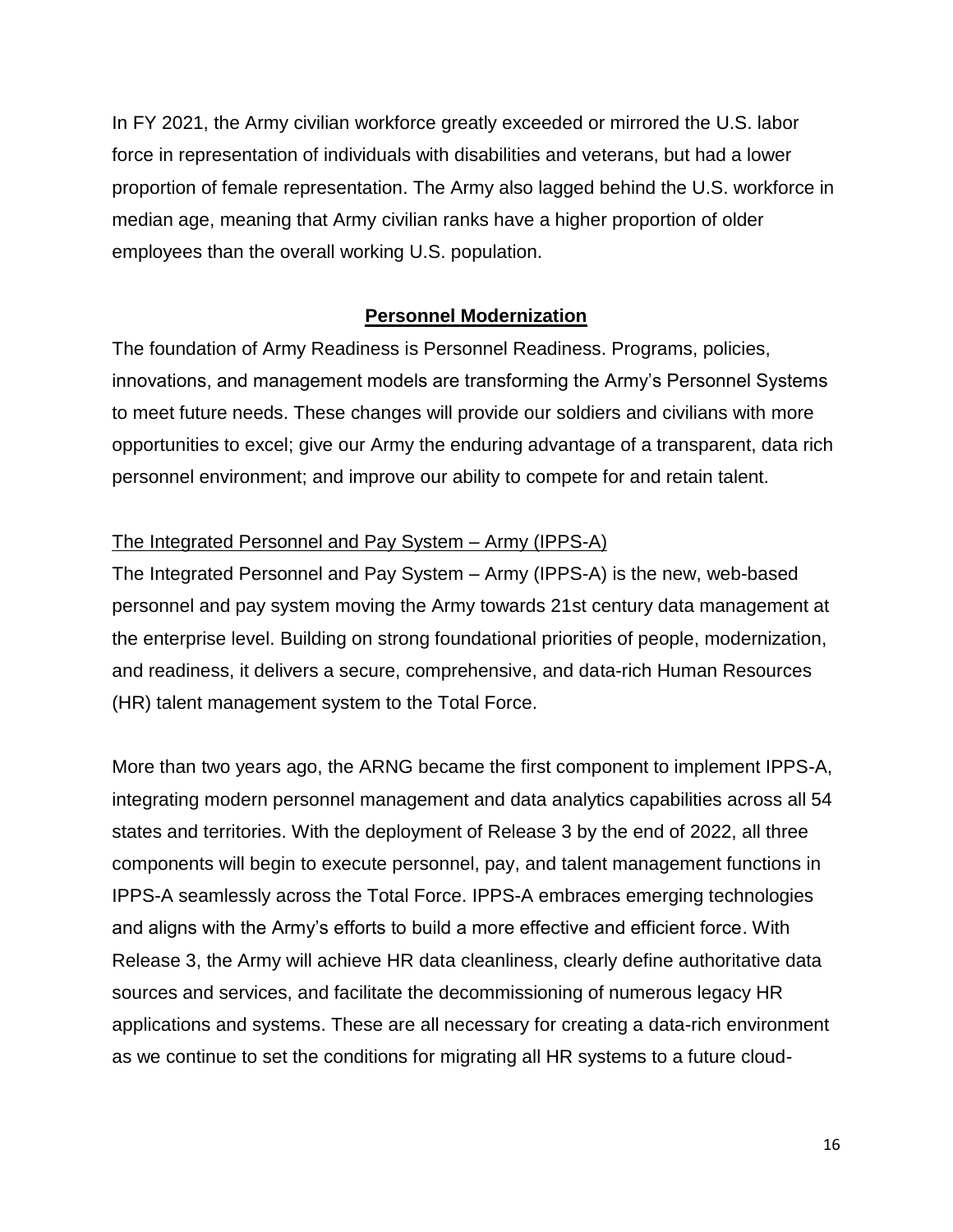based system. The Army has responded with agility to the challenges associated with integrating its personnel and pay systems and will continue to do so going forward.

In support of the Army's effort to modernize Talent Management, work will continue to expand IPPS-A functionality and add additional capability through a series of improvements out to 2030 and beyond. Our HR IT modernization efforts support the talent management system we are designing to better recruit, retain, and reward the very best personnel essential to sustaining the all-volunteer force. Looking forward, IPPS-A will integrate the new Army global payroll system with Release 4, providing a congressionally-mandated fiscal audit capability and improved talent management functionality.

# **Talent Management**

The 21st Century environment and the critical human experiences of Multi-Domain Operations will place unprecedented demands on soldiers and leaders. Continued investment in acquiring, developing, employing, and retaining talent will keep our Army at the forefront of human capital development and performance while providing the Nation with a multi-faceted team that can fight and win in unpredictable conditions. To maintain our competitive advantage, we must determine the critical human attributes among those being technical proficiency—to operate in this environment. The Army must continue to build a talent management system capable of acquiring and leveraging critical talent data—the knowledge, skills, behaviors, and preferences of its soldiers, balanced with the needs of the Army.

### FY19 NDAA Authorities

With the implementation of the FY 2019 NDAA authorities, the Army has placed special interest in the advancement of individuals with specific, high-demand technical skills. The Army is leveraging these authorities through direct commissioning to bring on candidates with special skills. Of note, since 2018, 18 Cyber officers, one Military Intelligence Officer, and one Functional Area 50 (Force Management) Officer received direct commissions, and another 56 candidates across multiple branches and functional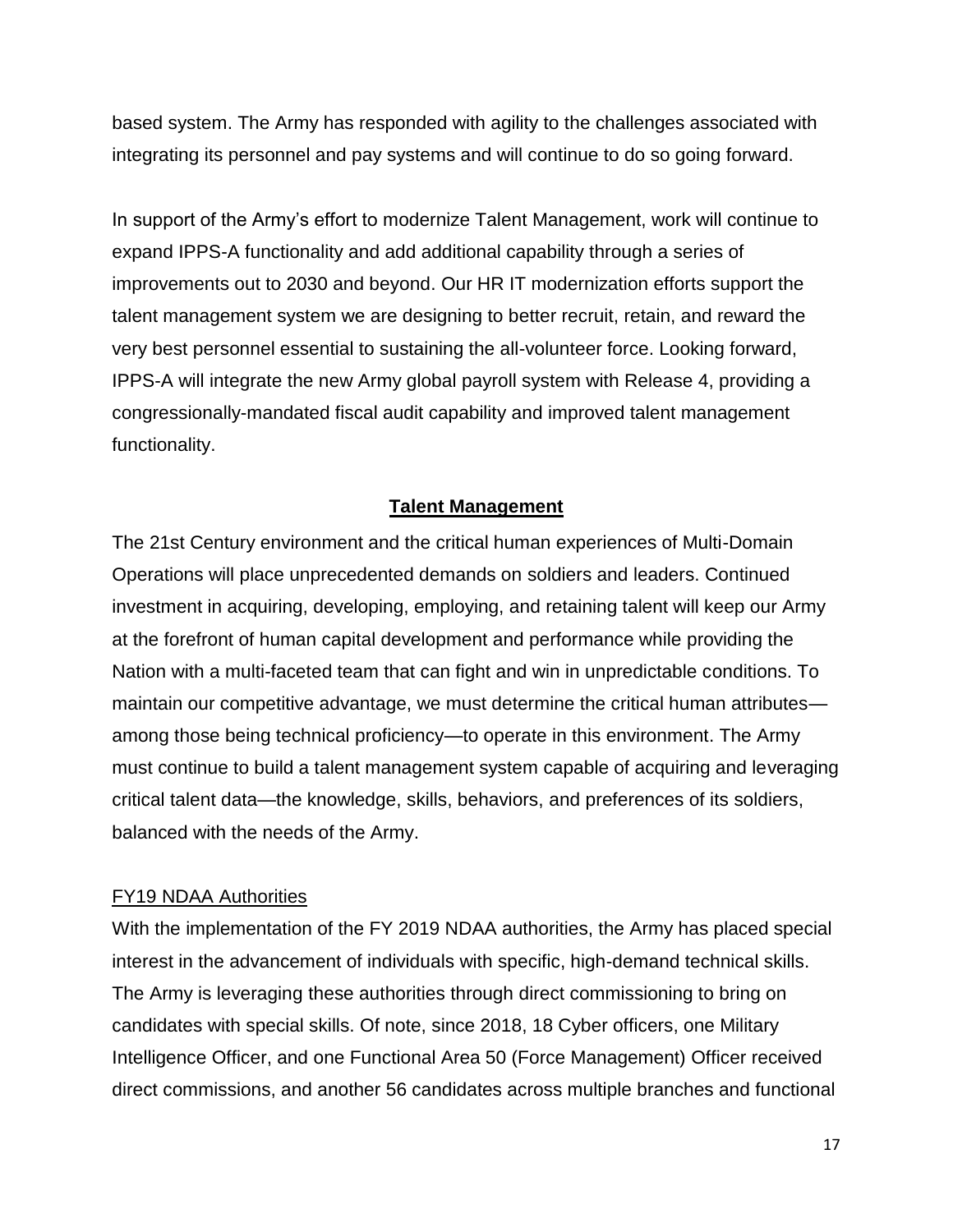areas are currently in the appointment process. Additionally, the Army has identified 538 positions that can be used for Brevet promotions on the critical position list. Since 2020, 84 Officers have been Brevet-promoted and another 68 are currently in the process of Senate confirmation.

As part of the Army's 21st Century Talent Management System, we have developed alternatives to promotions based primarily on time in rank. Officers now have the option to opt-in or opt-out of promotion consideration. These options give Service members more flexibility to balance their professional, personal, and family priorities, while ensuring the Army has the right people with the right skills in the right jobs. Of the 6,874 officers eligible to opt-in to promotion boards based on date of rank in FY 2021, 2,544 opted-in to be considered early for promotion, and 167 were selected. In addition, 97% (176 of 181) of the officers who applied to opt-out of a promotion selection board have been approved.

#### Army Talent Alignment (ATAP)

The ATAP is a decentralized, regulated market-style hiring system that aligns officers with jobs based on preferences shaped by the unique knowledge, skills, and behaviors of each officer, as well as the talents desired by commanders for their available positions. To date, 60,000 officers and warrant officers have been assigned using the Talent Marketplace. During the most recent marketplace cycle, 69% of officers participating in the market obtained a Top 3 preference while 80% of officers obtained a Top 10 preference. Talent markets also enable the Army to experiment with monetary and non-monetary incentives to fill critical positions and retain talent. Monetary incentives have included Selective Retention Bonuses, Assignment Incentive Pay, and Special Duty Assignment Pay to remain highly competitive among other governmental agencies and private industry. Non-monetary incentives such as advanced specialty training, stabilization, credentialing, and broadening assignments are also available.

While the "marketplace" is currently the principal element of ATAP, gathering data throughout a soldier's career is critical. Innovations on objective assessments are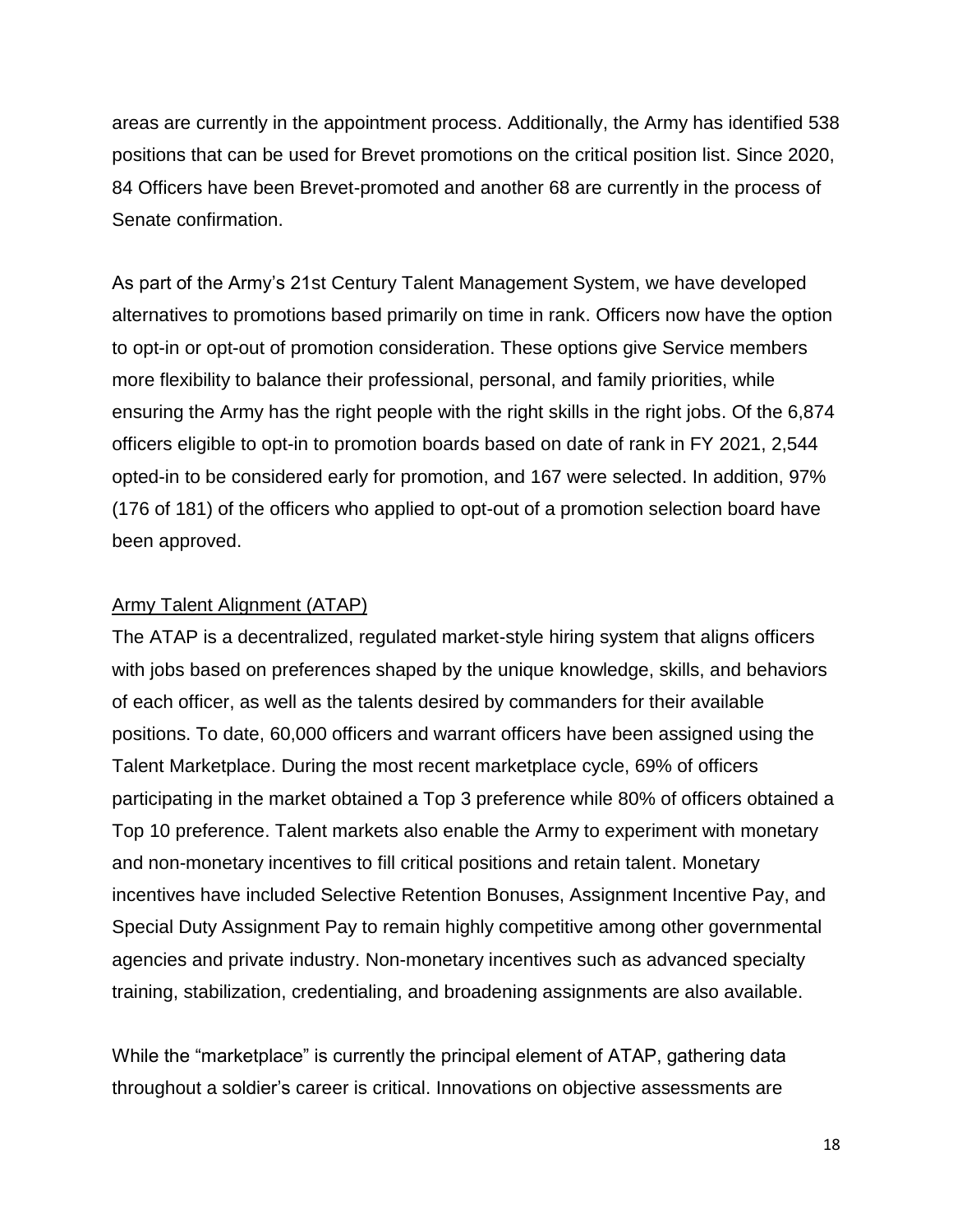providing the Army with valuable information about its people's talents. These assessments—administered at various stages throughout a career—complement subjective evaluations to integrate talent data into selection and assignment practices.

Similar to ATAP, we have begun to implement the Assignment Satisfaction Key-Enlisted Module (ASK-EM) to support Active Duty Noncommissioned Officers (NCOs) being considered for Staff Sergeant (SSG) through Master Sergeant (MSG) assignments. On average, 7,000 to 9,000 NCOs participate in the market each cycle with approximately 30,000 NCOs receiving their assignments through this process each year. Unlike Assignment Incentive Marketplace 2.0, ASK-EM does not provide the unit the ability to vote on NCOs. However, we are working to implement a two-sided market for the MSG and First Sergeant population once IPPS-A goes live. A pilot of this capability is expected by the end of FY 2023.

#### Command Assessment Program (CAP)

The Command Assessment Program (CAP) continues to expand and improve the Army's ability to select more capable leaders at the battalion and brigade levels. In November 2021, the Army completed the third iteration of CAP. Nearly 3,600 leaders at LTC, COL, GS-14, GS-15, and E-9 levels have assessed through CAP over the last three years. CAP has also expanded to include Acquisition Corps Leaders and Program Executives, Medical Corps Commanders, Brigade Command Sergeants Major, Division Chaplains, and candidates from the U.S. Army Reserve and National Guard, as well as the U.S. Air Force. During CAP, participants are offered the opportunity to utilize Executive Coaching under the Army Coaching Program. This program provides professional feedback to support the development of leaders and their understanding of personal strengths and weaknesses. When compared to the legacy Command Selection List system, CAP assesses and identifies leaders who are more cognitively capable, better written and verbal communicators, more physically fit, more self-aware, and less likely to exhibit counterproductive or ineffective leader traits. The Independent Review Commission on Sexual Assault in the Military recognized CAP as a promising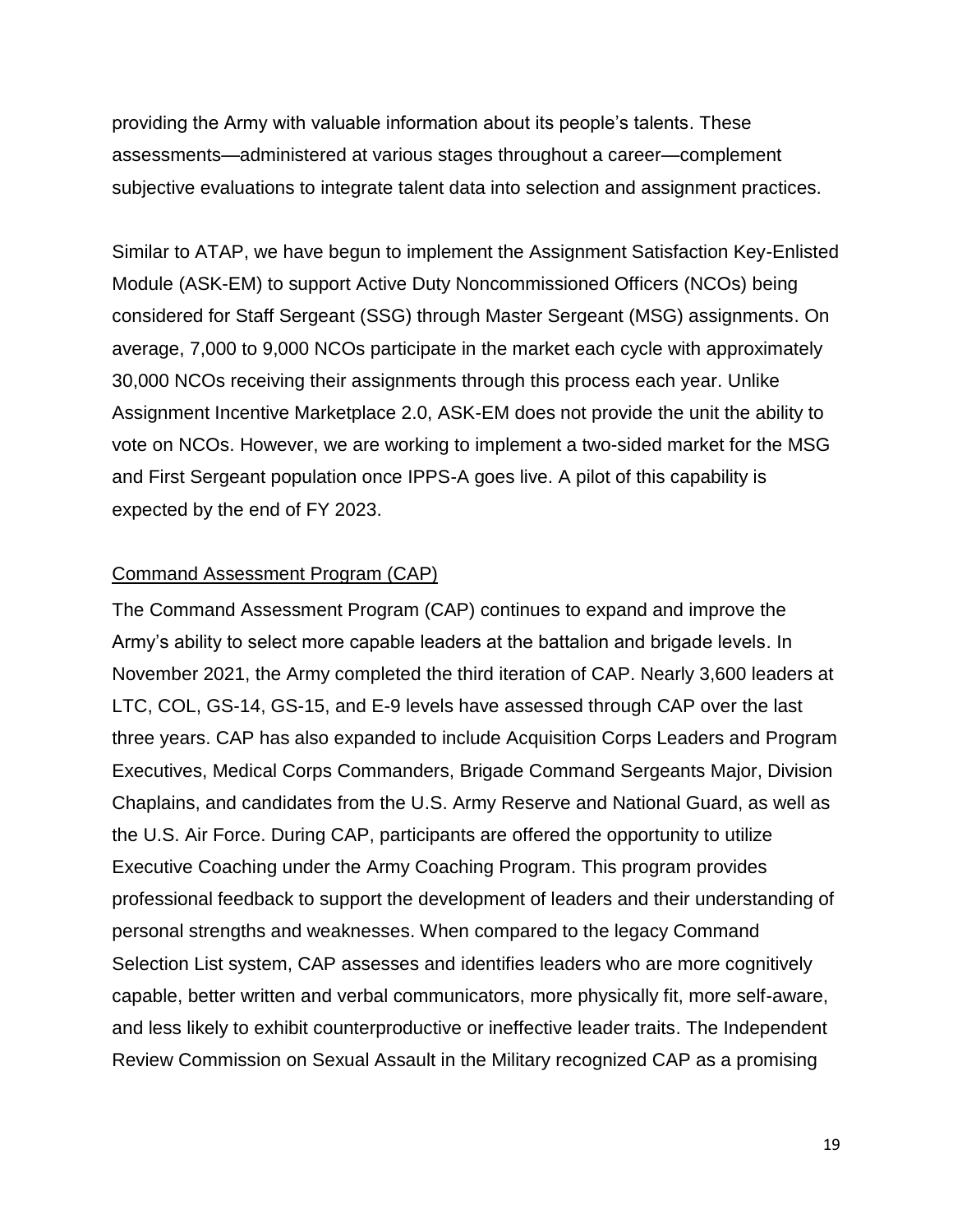practice for identifying leaders who are committed to the well-being of those under their command, as well as screening for leaders who do not show similar commitment.

While it is too early to draw definitive longitudinal trends, recent results from the Command Assessment Programs are as follows:

- **Battalion Commander Assessment Program (BCAP)** To date, 2,178 Army Competitive Category Lieutenant Colonels competed for battalion-level commands and key staff positions in BCAP. Of those, 1900 (87.2%) were found ready for command.
- **Colonel Command Assessment Program (CCAP)** To date, 603 Army Competitive Category Colonels competed for brigade-level commands and key staff positions in CCAP. Of those, 511 (84.7%) were found ready for command. The majority of these officers will take command in the summer of 2022.
- **Sergeant Major Assessment Program (SMAP)** To date, 334 Sergeants Major competed for brigade-level Command Sergeant Major (CSM) positions. Of those, 287 (86%) were found ready and will fill approximately 130 brigadelevel CSM openings in the near future.

# **Building and Maintaining a Quality Force**

Our recruiting and retention efforts for both soldiers and civilians are focused on building and maintaining a diverse and talented force from across the Nation.

# **Recruiting**

The Army enlisted 57,606 recruits in the AC, 34,658 recruits in the ARNG, and 11,690 recruits in the USAR in FY 2021.

As of the end of February, the AC achieved more than 23% of its FY 2022 recruiting mission of 60,000. Recruiting productivity will remain challenging with the overall low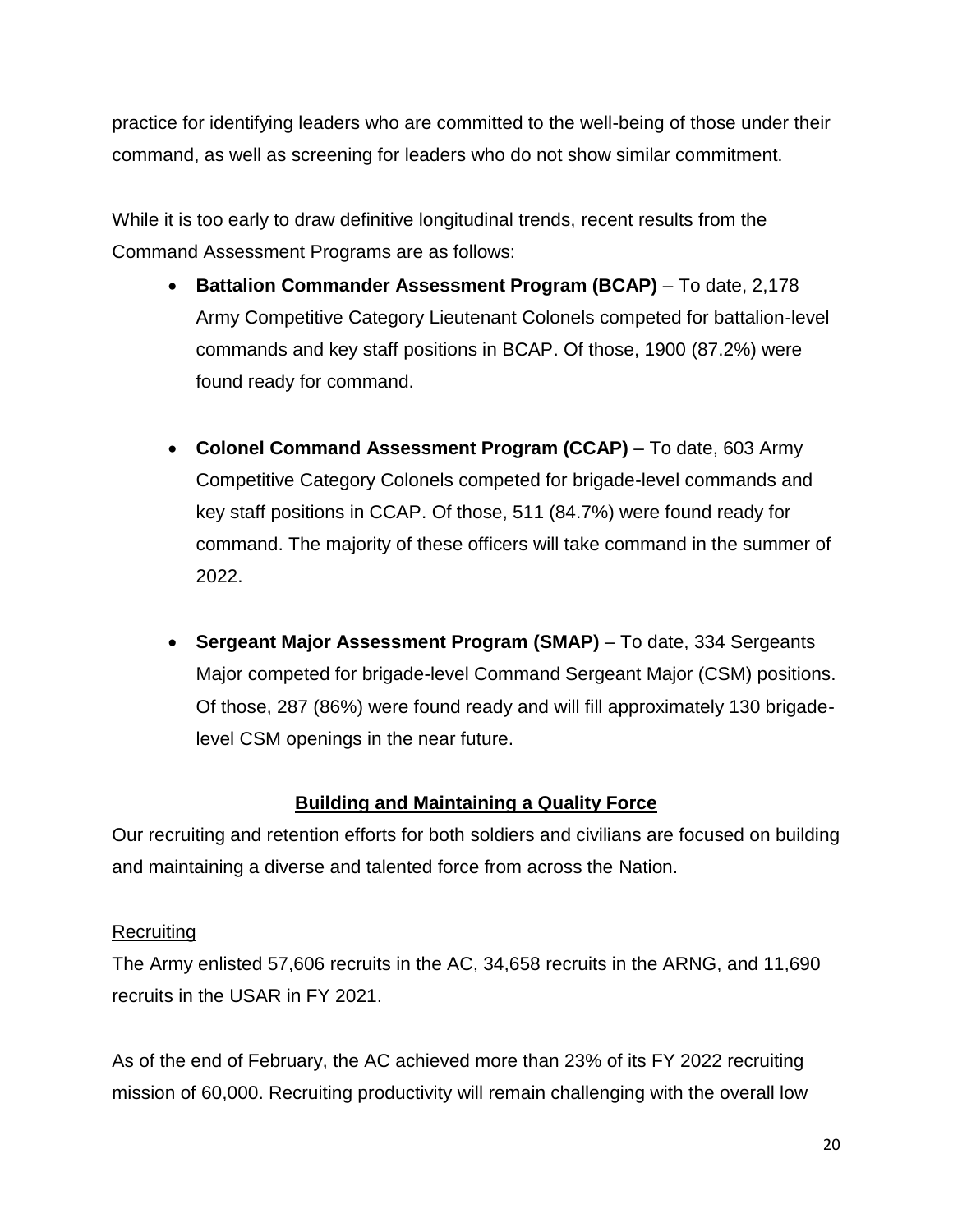propensity and shrinking Qualified Military Applicant pool. The Army remains focused on quality over quantity, continuing to emphasize recruitment for military occupational specialties that are critical to future force modernization. The Army has implemented several initiatives to improve recruiting efficiency, effectiveness, and productivity including revisions in incentives, accessions policies, and marketing efforts. We continue to adapt the way we recruit talent into the Army to sustain the all-volunteer force. The Army will modestly reduce its end strength in FY 2022 and FY 2023 as we put the force on a sustainable strategic path. The Regular Army expects to meet an end strength of 476,000 in FY 2022. At the end of FY 2023, the AC will be at 473,000, the ARNG will be at 336,000 and the USAR will be at 189,500. Looking at the force and the recruiting outlook, we are confident we can maintain the quality of recruits we need at this level as the Army rebalances its portfolio by investing in modernization, infrastructure, and personnel support programs.

The ARNG achieved more than 29% of its FY 2022 recruiting mission of 38,430, as of the end of February. The ARNG will continue to see an impact to accessions due to COVID-19 restrictions in some states. With an aggressive emphasis on retention and attrition management, combined with an improved recruiting strategy, the ARNG expects to achieve its FY 2022 NDAA end strength of 336,000.

The USAR achieved more than 27% of its recruiting mission of 14,650, as of the end of February. The USAR continues to reduce attrition and increase prior service transfers from the AC and Individual Ready Reserve as a means to offset accessions shortfalls. The USAR is not projecting to achieve its FY 2022 NDAA end strength of 189,500.

#### Officer Accessions

The Army is on track to recruit and access more than 4,500 AC officers in FY 2022, with more than 10,000 officers accessed across all components. All sources of commission are expected to meet their FY 2022 accessions mission. The Army's primary commissioning sources (USMA, ROTC, and OCS) continue to advance processes to match talent and build diversity of race and gender across all Army officer branches.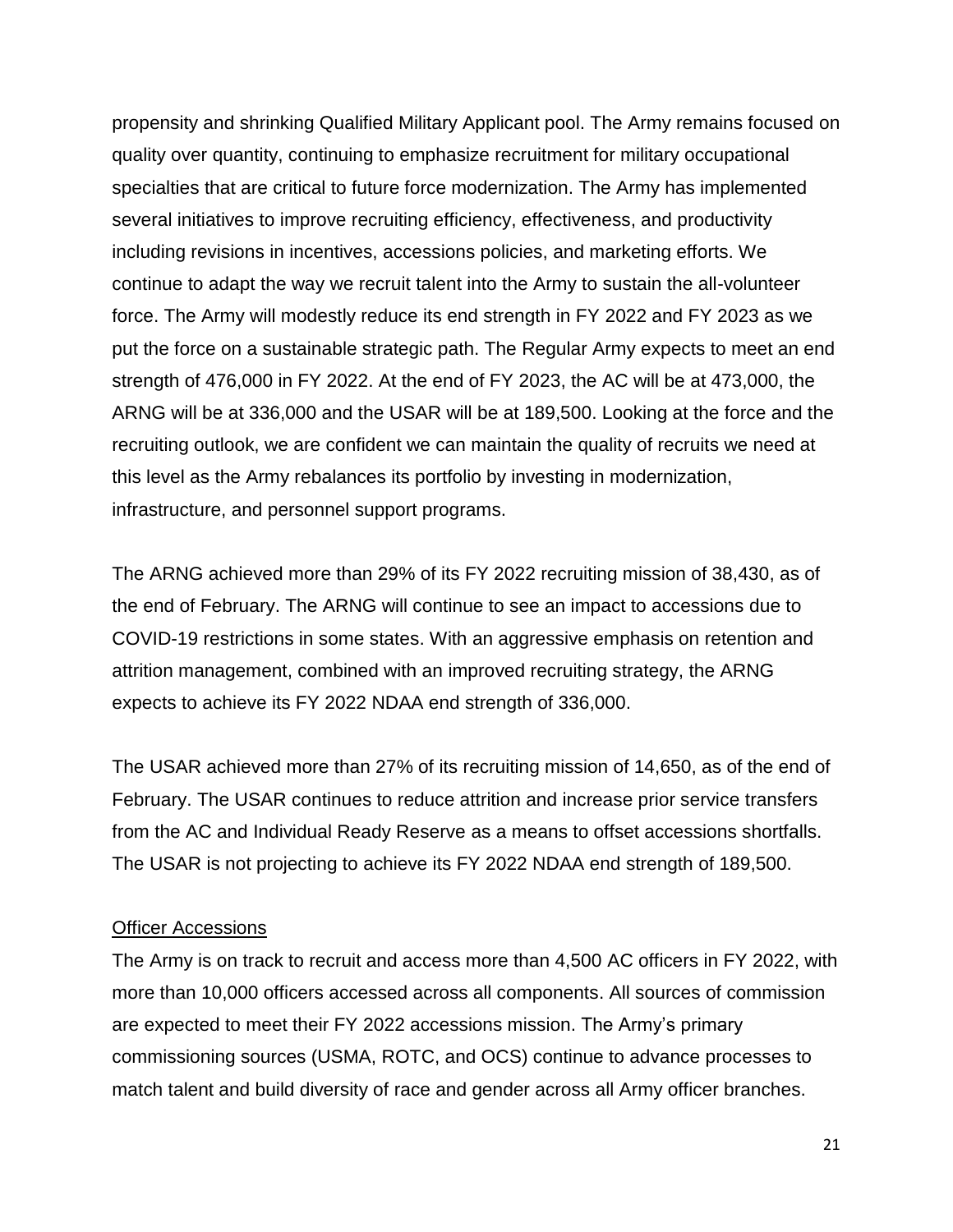#### Retention

The AC, USAR, and ARNG each achieved their FY 2021 retention missions. Over the last two years, the AC retained soldiers at historical rates. Soldiers were provided a COVID extension option to provide stability during this turbulent period, which increased retention rates for soldiers likely to move to a different duty station. The FY 2021 combined retention rate for eligible soldiers was approximately 80%. The FY 2021 Cohort combined mission was accomplished at a rate of nearly 99%, while the FY 2022 Cohort retained at a rate of 75%. These retention rates were the highest to date. The FY 2021 in-year retention rate was an increase of nearly 4% over FY 2020 and more than 6% over FY 2019. In FY 2022, the AC will accomplish its mission requirements, and is expected to exceed retention goals by 2,500 retention actions. These retention achievements support meeting our initial term, mid-term, and career soldier requirements. Army retention will maintain a competitive edge with the continued funding to support retention selective retention bonuses granted by Congress.

The Army saw consistent officer retention in FY 2021, retaining 90% of Army Competitive Category (ACC) captains and 94% of ACC majors, which is consistent over the last four fiscal years. Overall, the Army retained 92% of all officers and warrant officers in FY 2021. Approximately 74% of officers are staying at least one year past their initial Active Duty Service Obligation.

### Non-Deployable Personnel

The Army's current non-deployable initiatives have positioned the Army to be at or near the 5% goal for non-deployable personnel.

As of March 1, 2022, the Integrated Disability Evaluation System (IDES) non-deployable population was 11,477, which is a reduction of 723 cases from last year at the same time. Additionally, the average processing time (from referral until separation) decreased from 272 days in March 2021 to 210 days in March 2022. We expect the IDES to remain at these levels—about 1.5% of the total Army non-deployable personnel —throughout the summer and fall. The Army will continue to work closely with the VA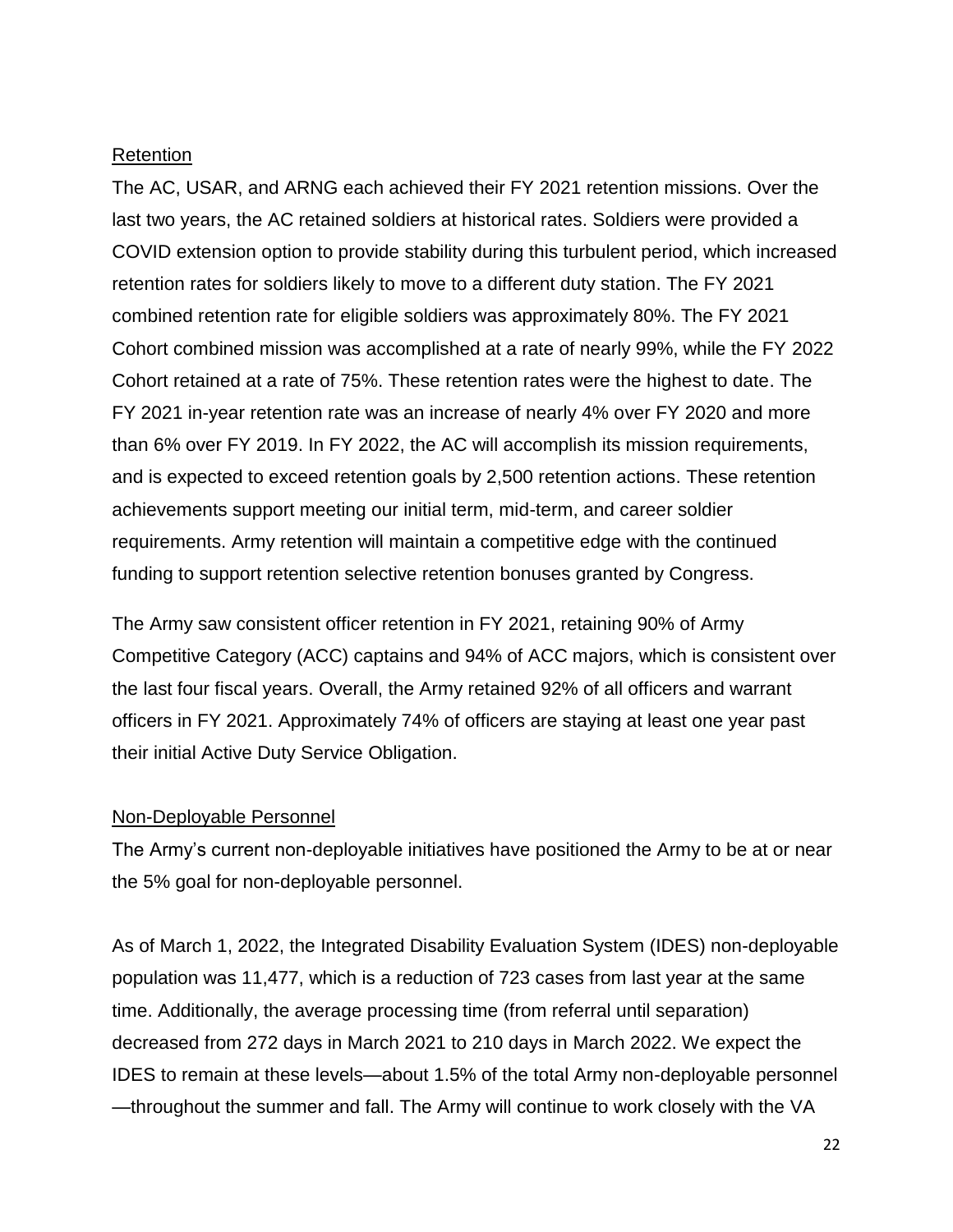and the DoD to ensure timely delivery of benefits for our Nation's wounded, ill, and injured soldiers. Efficient execution of the IDES process is critical to both readiness and taking care of our soldiers and families.

## Recruiting and Retaining Talent in Underrepresented Demographics

The Army is developing a strategy to mitigate the obstacles of a challenging recruiting environment. This strategy will include advancement to marketing and media, leveraging community relationships, increasing connections to underrepresented demographics, and increasing outreach to previously un-tapped populations, such as college students. Additionally, in an effort to increase underrepresented demographics into the more competitive branches within the Army, the Army developed and implemented the Combat Arms Outreach—Engagement Team (CAO-ET) Pilot Program. CAO-ET focuses on increasing female and minority cadet interest in combat arms. This effort seeks to increase the pool of diverse, talented officers in combat arms career fields to build a bench of enterprise leaders for the future.

# Civilian Workforce Recruiting Efforts

Reducing the time it takes to hire civilian employees remains a key initiative as the Army continuously strives for a modernized, 21st century approach to attract, recruit, and hire top civilian talent. Efforts specifically aimed at expediting the hiring of civilians are increasing personnel readiness and ensuring talented individuals fill critical vacancies.

The Army also encouraged the use of Schedule A hiring authority for Individuals with Disabilities, Veterans' Recruitment Appointment, and other authorities to build the Army bench with top civilian talent.

The Army has implemented several initiatives as part of a broader strategy to reduce civilian time-to-hire in support of the former Secretary of Defense's FY 2025 hiring goal of 45 days. The Civilian Implementation Plan to the Army People Strategy places specific emphasis and focus on reducing time to hire to ensure the Army is competitive for top talent with other employers. A multi-year strategy to execute tasks supporting the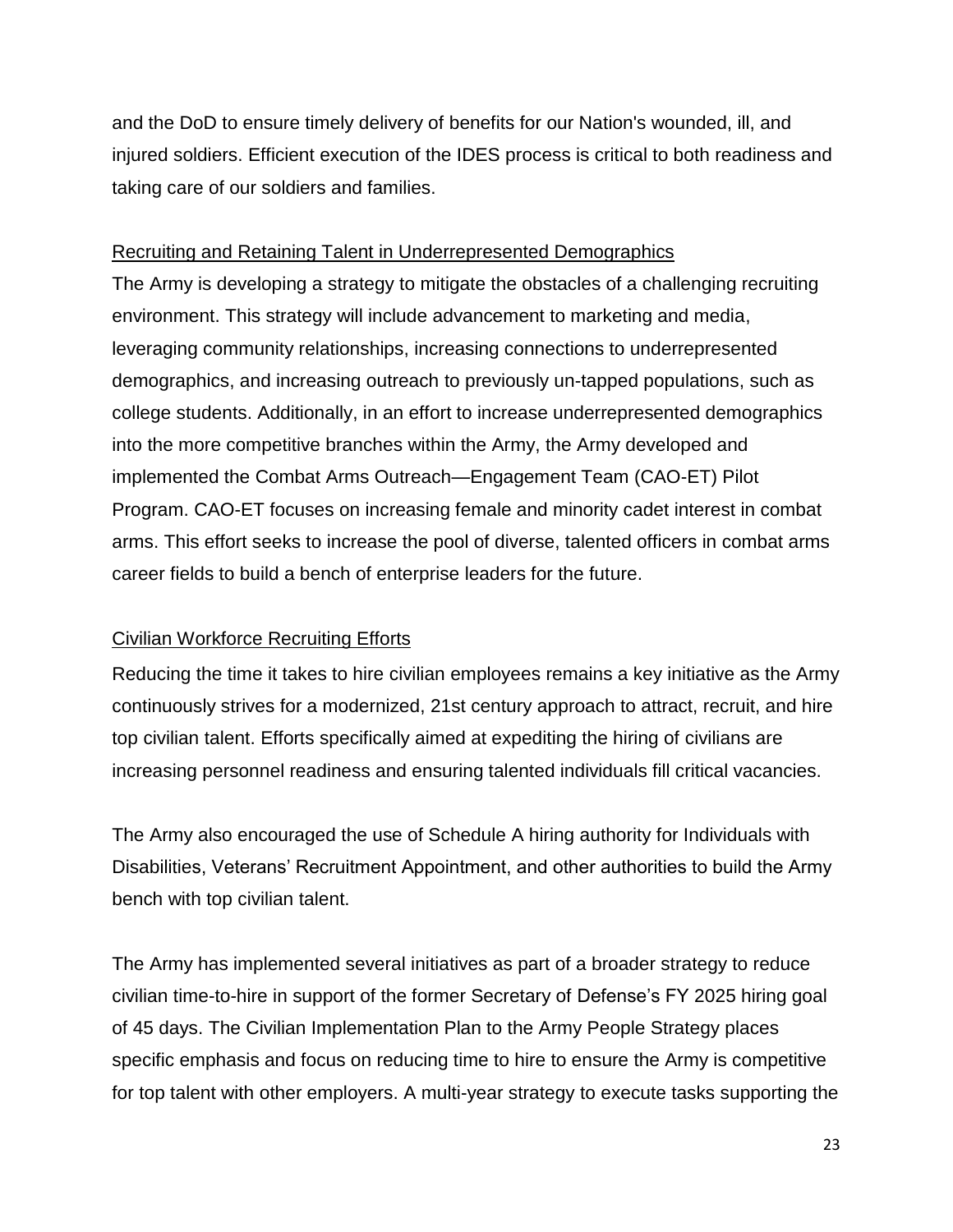Civilian Implementation Plan are in progress. These efforts will assess hiring quality, leverage Office of Personnel Management resources, and optimize Civilian Human Resources Agency and Command civilian hiring operations. A key component of this strategy is decreasing candidate screening time through consistency of initial forms, fingerprinting, initial background checks, medical evaluations, drug testing, and suitability determinations, as well as reducing processing time for security clearances. The time it takes the Army to fill civilian positions has fluctuated over the past several years as follows: the FY 2019 hiring time was 90.6 days; the FY 2020 time was 83.4 days; the FY 2021 time was 86.2 days; and currently, the FY 2022 hiring time is 90.5 days. As the Army's multi-year strategy to reduce time to hire matures, we expect to achieve consistent reductions in the time it takes to hire civilian personnel.

#### Marketing

The Army's current marketing efforts focus on acquiring diverse talent in an environment facing various economic headwinds and decreased propensity. These headwinds are pushing young adults to seek stability, security, and safety. In order to attract the talent the Army requires, we must inform and inspire public awareness of the wide array of opportunities the Army offers. Marketing remains a key tool to reaching qualified recruits.

The ad campaign *"*What's Your Warrior?" launched in 2019 to highlight the breadth and depth of Army careers for Generation Z (Gen Z) youth. "What's Your Warrior?" continues with subsequent campaigns based on extensive research to help close knowledge, culture, and relatability gaps with Gen Z. Two campaigns help connect youth with the Army. First, the Army launched the "Know Your Army" Campaign in March 2022, highlighting Army benefits available to youth considering their personal and professional goals. Second, the newest chapter of the "What's Your Warrior" campaign known as "Passions," connects prospects' passions to opportunities available in the Army. These marketing campaigns leverage a multi-media mix of traditional and digital advertising to reach Gen Z recruits and their influencers across platforms